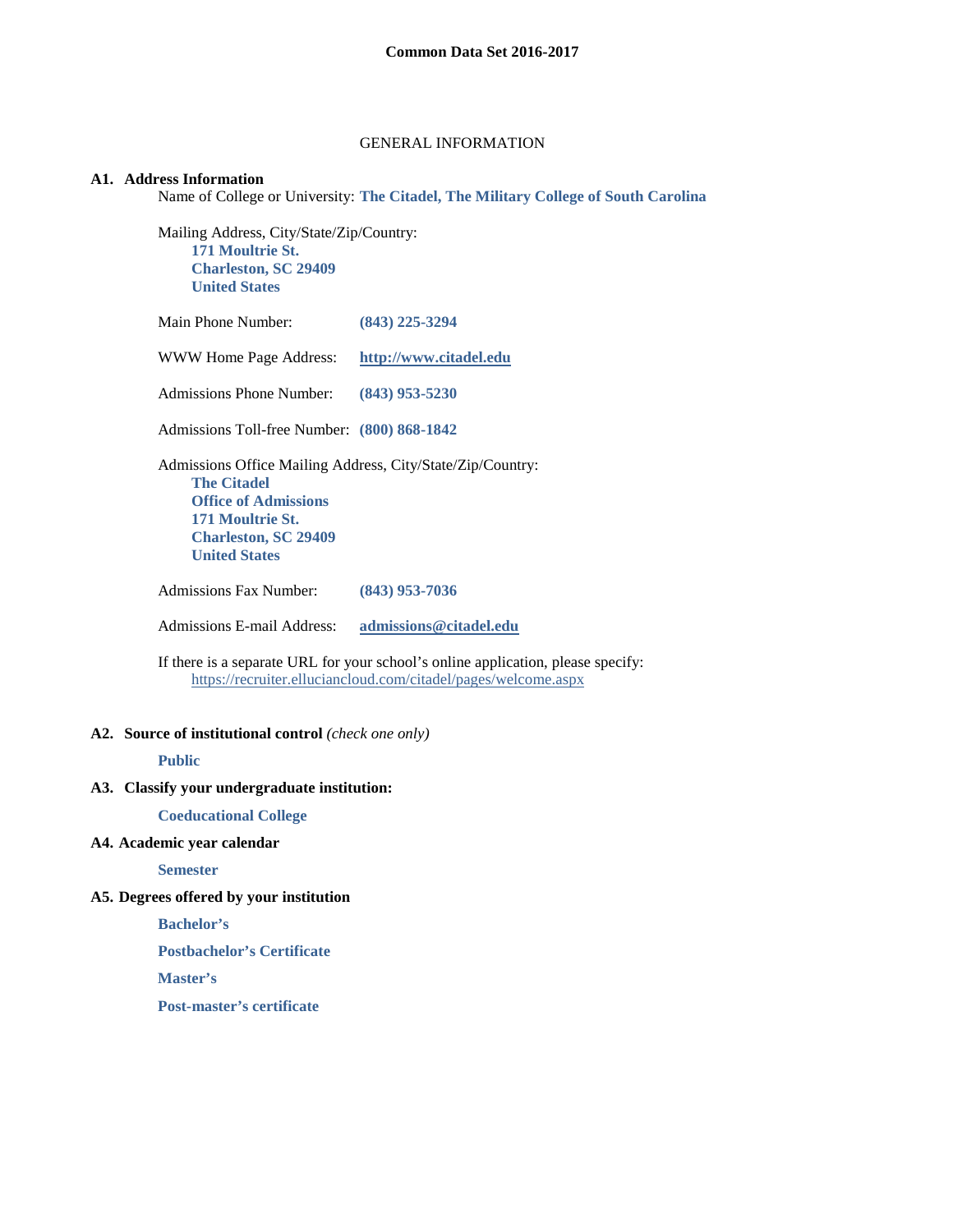# **B. ENROLLMENT AND PERSISTENCE**

**B1. Institutional Enrollment—Men and Women** Provide numbers of students for each of the following categories as of the institution's official fall reporting date or as of October 15, 2016. Note: Report students formerly designated as "first professional" in the graduate cells.

|                                                        | <b>FULL-TIME</b> |       | <b>PART-TIME</b> |       |  |
|--------------------------------------------------------|------------------|-------|------------------|-------|--|
|                                                        | Men              | Women | Men              | Women |  |
| <b>Undergraduates</b>                                  |                  |       |                  |       |  |
| Degree-seeking, first-time<br>freshmen                 | 678              | 56    |                  |       |  |
| Other first-year, degree-<br>seeking                   | 28               | 7     | 1                |       |  |
| All other degree-seeking                               | 1602             | 132   | 149              | 40    |  |
| Total degree-seeking                                   | 2308             | 195   | <b>150</b>       | 40    |  |
| All other undergraduates<br>enrolled in credit courses | 1                |       | 14               | 65    |  |
| Total undergraduates                                   | 2309             | 195   | 164              | 105   |  |
| <b>Graduate</b>                                        |                  |       |                  |       |  |
| Degree-seeking, first-time                             | 30               | 38    | 72               | 128   |  |
| All other degree-seeking                               | 37               | 68    | 184              | 250   |  |
| All other graduates enrolled<br>in credit courses      | 1                |       | 8                | 13    |  |
| Total graduate                                         | 68               | 106   | 264              | 391   |  |

Total all undergraduates: **2773**

Total all graduate: **829**

GRAND TOTAL ALL STUDENTS: **3602**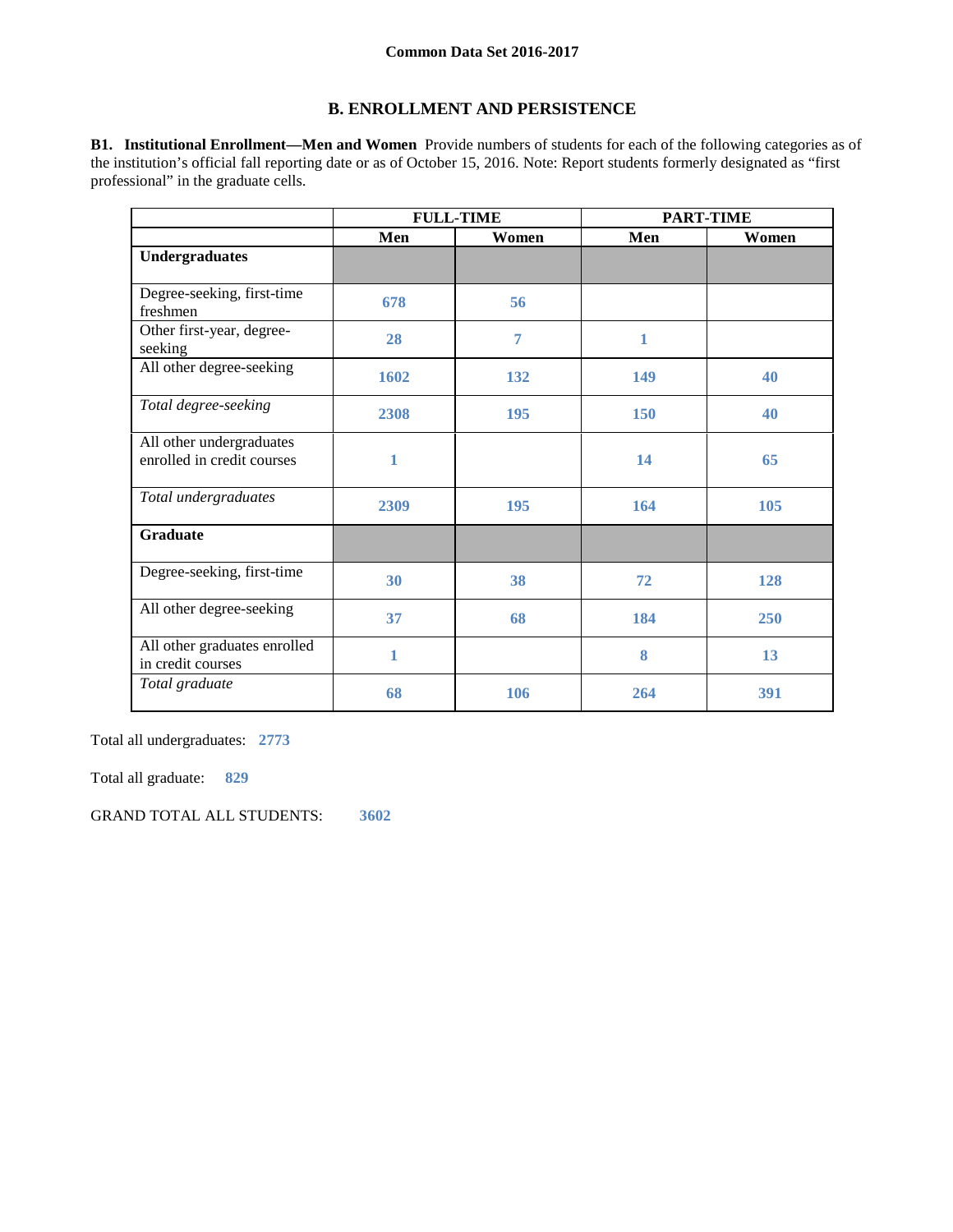**B2. Enrollment by Racial/Ethnic Category.** Provide numbers of undergraduate students for each of the following categories as of the institution's official fall reporting date or as of October 15, 2016. Include international students only in the category "Nonresident aliens." Complete the "Total Undergraduates" column only if you cannot provide data for the first two columns. Report as your institution reports to IPEDS: persons who are Hispanic should be reported only on the Hispanic line, not under any race, and persons who are non-Hispanic multi-racial should be reported only under "Two or more races."

|                                                            | Degree-seeking<br><b>First-time First year</b> | Degree-seeking<br>Undergraduates<br>(include first-time<br>first-year) | <b>Total</b><br><b>Undergraduates</b><br>(both degree- and non-<br>degree-seeking) |
|------------------------------------------------------------|------------------------------------------------|------------------------------------------------------------------------|------------------------------------------------------------------------------------|
| Nonresident aliens                                         | $\overline{2}$                                 | 24                                                                     | <b>26</b>                                                                          |
| Hispanic/Latino                                            | 53                                             | 177                                                                    | 183                                                                                |
| Black or African American, non-<br>Hispanic                | 63                                             | 246                                                                    | 262                                                                                |
| White, non-Hispanic                                        | 562                                            | 2047                                                                   | 2096                                                                               |
| American Indian or Alaska Native, non-<br>Hispanic         | 6                                              | 14                                                                     | 14                                                                                 |
| Asian, non-Hispanic                                        | 13                                             | 58                                                                     | 61                                                                                 |
| Native Hawaiian or other Pacific<br>Islander, non-Hispanic | $\overline{2}$                                 | 8                                                                      | 8                                                                                  |
| Two or more races, non-Hispanic                            | 32                                             | 111                                                                    | 114                                                                                |
| Race and/or ethnicity unknown                              |                                                | 8                                                                      | 9                                                                                  |
| Total                                                      | 734                                            | 2693                                                                   | 2773                                                                               |

# **Persistence**

**B3. Number of degrees awarded by your institution from July 1, 2015, to June 30, 2016.**

| Bachelor's degrees          | 651 |
|-----------------------------|-----|
| Postbachelor's certificates | 103 |
| Master's degrees            | 292 |
| Post-master's certificates  | 11  |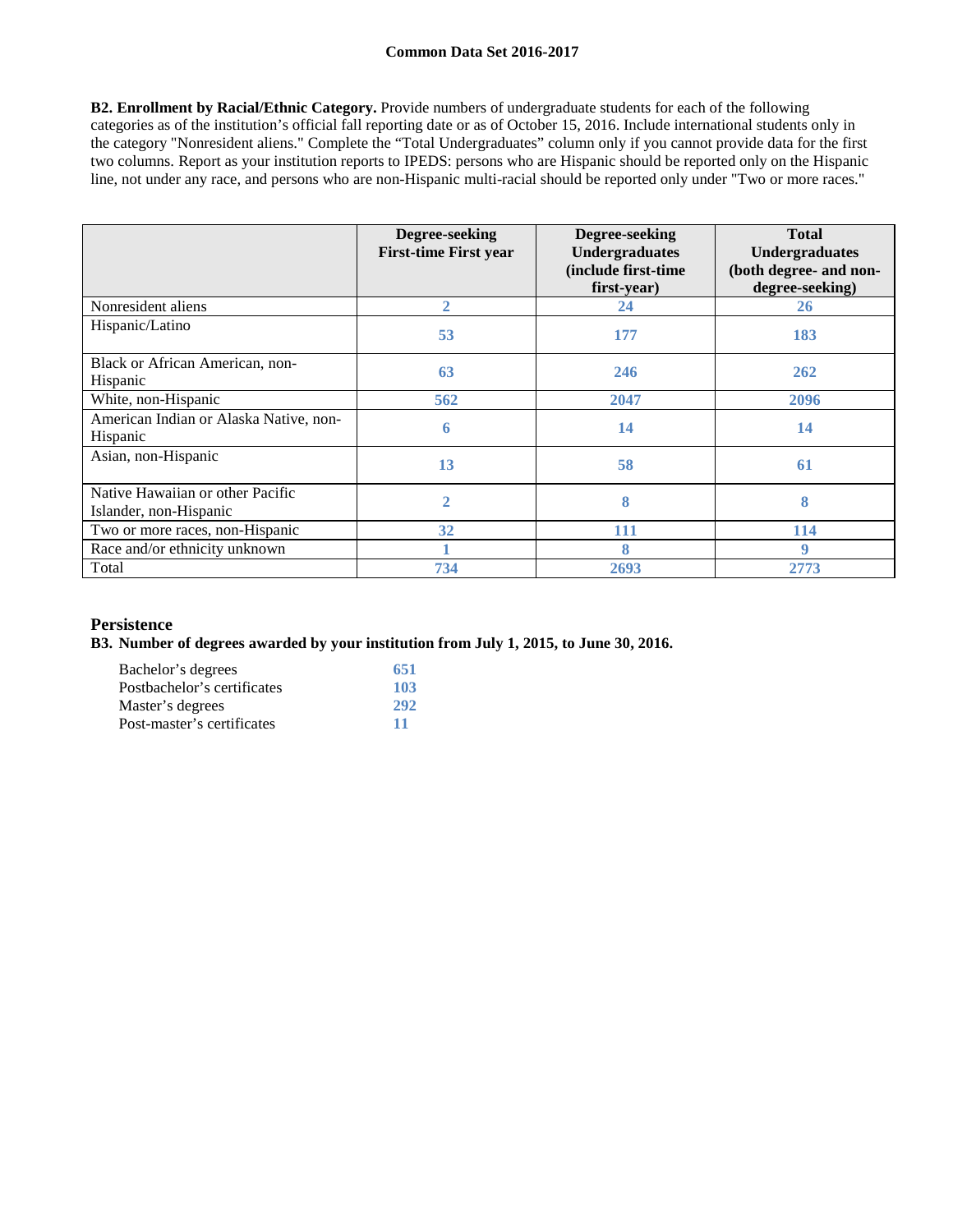# **Graduation Rates**

The items in this section correspond to data elements collected by the IPEDS Web-based Data Collection System's Graduation Rate Survey (GRS). For complete instructions and definitions of data elements, see the IPEDS GRS instructions and glossary on the 2016 Web-based survey.

# **For Bachelor's or Equivalent Programs**

Please provide data for the Fall 2010 cohort if available. If Fall 2010 cohort data are not available, provide data for the Fall 2009 cohort.

| Fall 2009 Cohort                                                 | Fall 2010 Cohort                                                |
|------------------------------------------------------------------|-----------------------------------------------------------------|
| Report for the cohort of full-time first-time bachelor's (or     | Report for the cohort of full-time first-time bachelor's (or    |
| equivalent) degree-seeking undergraduate students who            | equivalent) degree-seeking undergraduate students who           |
| entered in Fall 2009. Include in the cohort those who            | entered in Fall 2010. Include in the cohort those who           |
| entered your institution during the summer term                  | entered your institution during the summer term                 |
| preceding Fall 2009.                                             | preceding Fall 2010.                                            |
| B4. Initial 2009 cohort of first-time, full-time bachelor's      | B4. Initial 2010 cohort of first-time, full-time bachelor's     |
| (or equivalent) degree-seeking undergraduate students;           | (or equivalent) degree-seeking undergraduate students;          |
| total all students: 591                                          |                                                                 |
| <b>B5.</b> Of the initial 2009 cohort, how many did not persist  | <b>B5.</b> Of the initial 2010 cohort, how many did not persist |
| and did not graduate for the following reasons: death,           | and did not graduate for the following reasons: death,          |
| permanent disability, or service in the armed forces,            | permanent disability, or service in the armed forces,           |
| foreign aid service of the federal government, or official       | foreign aid service of the federal government, or official      |
| church missions; total allowable exclusions: 5                   | church missions; total allowable exclusions:                    |
| B6. Final 2009 cohort, after adjusting for allowable             | B6. Final 2010 cohort, after adjusting for allowable            |
| exclusions: 586                                                  | exclusions:                                                     |
| (Subtract question B5 from question B4)                          | (Subtract question B5 from question B4)                         |
| <b>B7.</b> Of the initial 2009 cohort, how many completed the    | <b>B7.</b> Of the initial 2010 cohort, how many completed the   |
| program in four years or less (by August 31, 2013): 341          | program in four years or less (by August 31, 2014):             |
| B8. Of the initial 2009 cohort, how many completed the           | B8. Of the initial 2010 cohort, how many completed the          |
| program in more than four years but in five years or less        | program in more than four years but in five years or less       |
| (after August 31, 2013 and by August 31, 2014): 38               | (after August 31, 2014 and by August 31, 2015):                 |
| <b>B9.</b> Of the initial 2009 cohort, how many completed the    | <b>B9.</b> Of the initial 2010 cohort, how many completed the   |
| program in more than five years but in six years or less         | program in more than five years but in six years or less        |
| (after August 31, 2014 and by August 31, 2015): 16               | (after August 31, 2015 and by August 31, 2016):                 |
| <b>B10</b> . Total graduating within six years (sum of questions | B10. Total graduating within six years (sum of questions        |
| B7, B8, and B9): 395                                             |                                                                 |
| <b>B11.</b> Six-year graduation rate for 2009 cohort (question   | B11. Six-year graduation rate for 2010 cohort (question         |
| B10 divided by question B6): 67%                                 | B10 divided by question B6): _____________ %                    |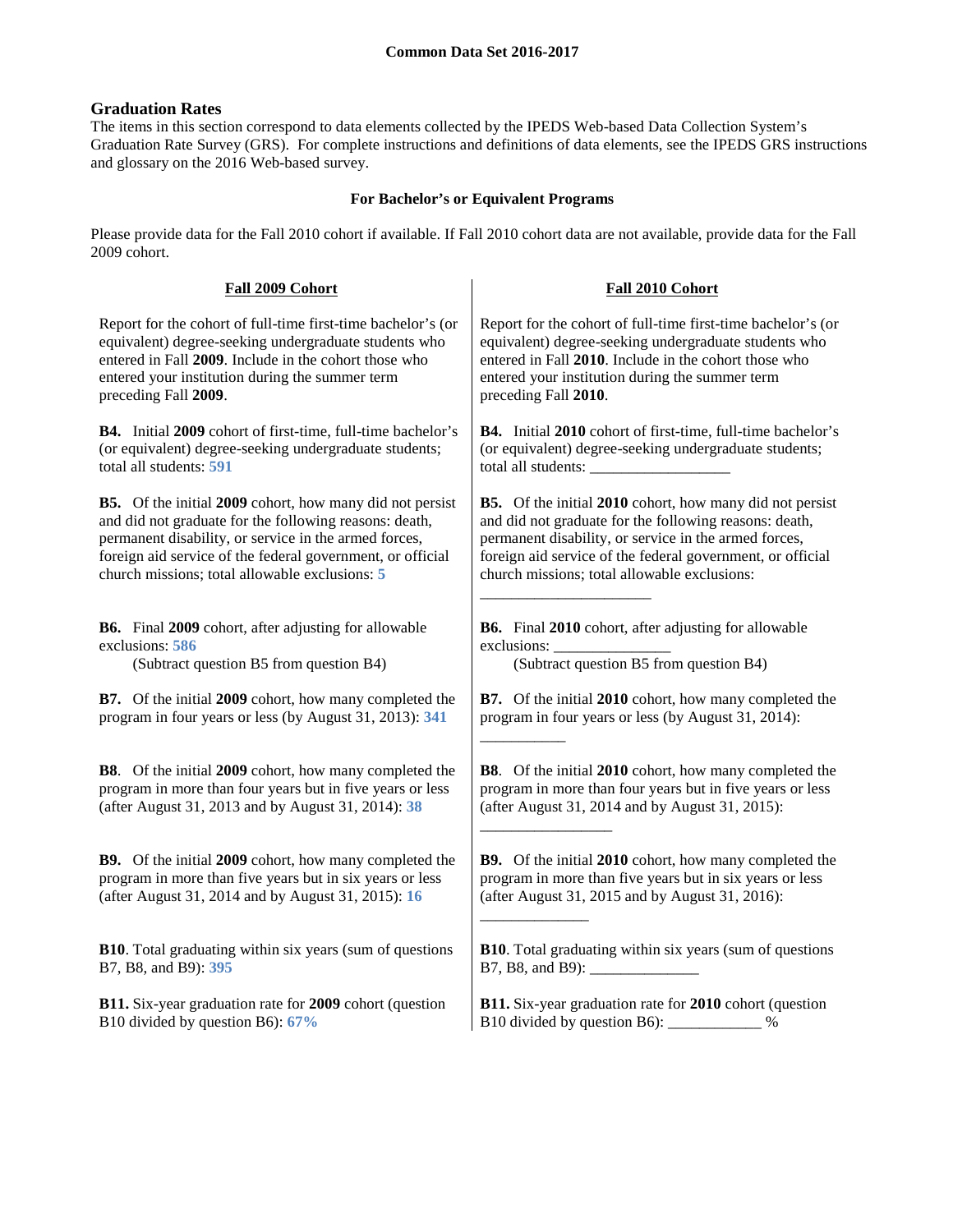### **Retention Rates**

Report for the cohort of all full-time, first-time bachelor's (or equivalent) degree-seeking undergraduate students who entered in Fall 2015 (or the preceding summer term). The initial cohort may be adjusted for students who departed for the following reasons: death, permanent disability, or service in the armed forces, foreign aid service of the federal government or official church missions. No other adjustments to the initial cohort should be made.

**B22.** For the cohort of all full-time bachelor's (or equivalent) degree-seeking undergraduate students who entered your institution as freshmen in Fall 2015 (or the preceding summer term), what percentage was enrolled at your institution as of the date your institution calculates its official enrollment in Fall 2016? **85%**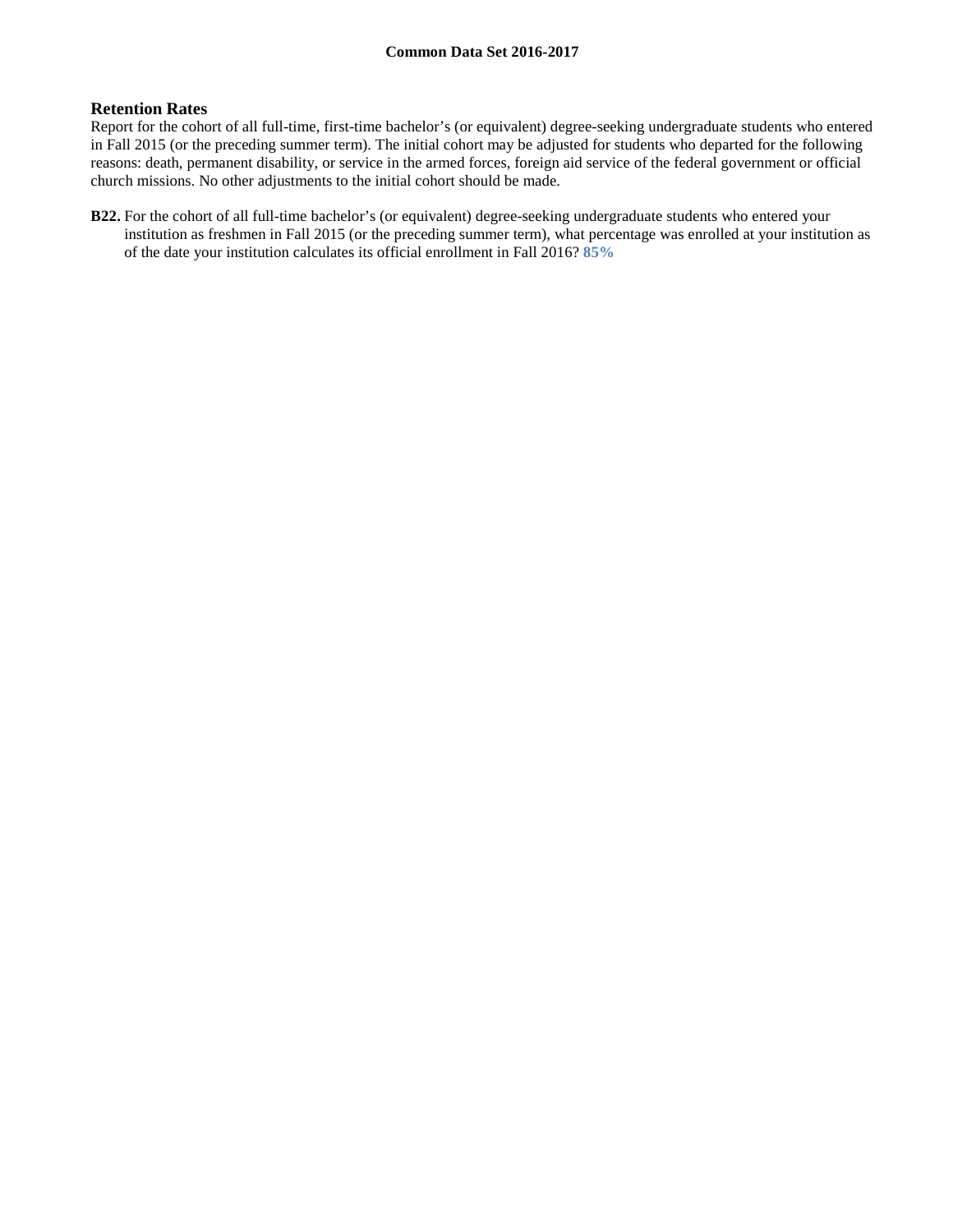# **C. FIRST-TIME, FIRST-YEAR (FRESHMAN) ADMISSION**

# **Applications**

**C1. First-time, first-year (freshman) students:** Provide the number of degree-seeking, first-time, first-year students who applied, were admitted, and enrolled (full- or part-time) in Fall 2016. Include early decision, early action, and students who began studies during summer in this cohort. Applicants should include only those students who fulfilled the requirements for consideration for admission (i.e., who completed actionable applications) and who have been notified of one of the following actions: admission, non-admission, placement on waiting list, or application withdrawn (by applicant or institution). Admitted applicants should include wait-listed students who were subsequently offered admission.

| Total first-time, first-year (freshman) men who applied               | 2300       |
|-----------------------------------------------------------------------|------------|
| Total first-time, first-year (freshman) women who applied             | 320        |
| Total first-time, first-year (freshman) men who were admitted         | 1906       |
| Total first-time, first-year (freshman) women who were admitted       | <b>250</b> |
| Total full-time, first-time, first-year (freshman) men who enrolled   | 678        |
| Total part-time, first-time, first-year (freshman) men who enrolled 0 |            |
| Total full-time, first-time, first-year (freshman) women who enrolled | 56         |
| Total part-time, first-time, first-year (freshman) women who enrolled | $\bf{0}$   |

**C2. Freshman wait-listed students (students who met admission requirements but whose final admission was contingent on space availability)**

Do you have a policy of placing students on a waiting list? **Yes** If yes, please answer the questions below for Fall 2016 admissions:

| Number of qualified applicants offered a place on waiting list | 18 |
|----------------------------------------------------------------|----|
| Number accepting a place on the waiting list<br>18             |    |
| Number of wait-listed students admitted                        |    |

## **Admission Requirements**

### **C3. High school completion requirement**

Check the appropriate box to identify your high school completion requirement for degree-seeking entering students:

**High school diploma is required and GED is accepted**

#### **C4. Does your institution require or recommend a general college-preparatory program for degree-seeking students?**

**Require**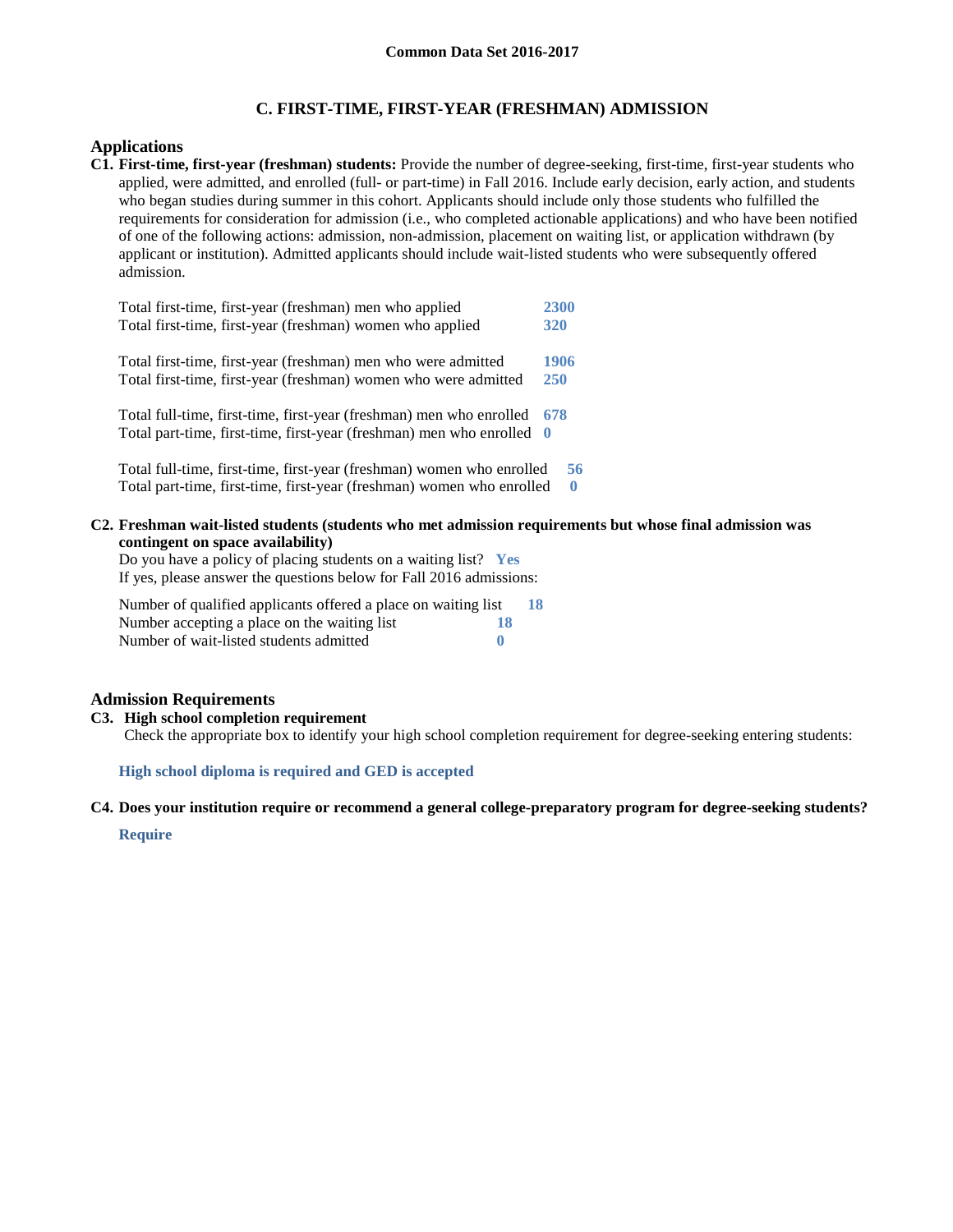**C5. Distribution of high school units required and/or recommended.** Specify the distribution of academic high school course units required and/or recommended of all or most degree-seeking students using Carnegie units (one unit equals one year of study or its equivalent). If you use a different system for calculating units, please convert.

|                                      | <b>Units Required</b> | <b>Units Recommended</b> |
|--------------------------------------|-----------------------|--------------------------|
| Total academic units                 | 19                    |                          |
| English                              |                       |                          |
| Mathematics                          |                       |                          |
| Science                              | 3                     |                          |
| Of these, units that must be lab     | 3                     |                          |
| Foreign language                     |                       |                          |
| Social science                       |                       |                          |
| History                              |                       |                          |
| Academic electives                   |                       |                          |
| <b>Computer Science</b>              |                       |                          |
| Visual/Performing Arts               |                       |                          |
| Other (specify)<br><b>PE</b> or ROTC |                       |                          |

# **Basis for Selection**

- **C6.** Do you have an open admission policy, under which virtually all secondary school graduates or students with GED equivalency diplomas are admitted without regard to academic record, test scores, or other qualifications? If so, check which applies: **No**
- **C7. Relative importance of each of the following academic and nonacademic factors in your first-time, first-year, degree-seeking (freshman) admission decisions.**

|                                   | <b>Very Important</b>   | Important               | <b>Considered</b>       | <b>Not Considered</b>   |
|-----------------------------------|-------------------------|-------------------------|-------------------------|-------------------------|
|                                   |                         |                         |                         |                         |
| <b>Academic</b>                   |                         |                         |                         |                         |
| Rigor of secondary school record  | $\overline{\mathbf{X}}$ |                         |                         |                         |
| Class rank                        |                         |                         | $\mathbf X$             |                         |
| Academic GPA                      | $\overline{\mathbf{X}}$ |                         |                         |                         |
| Standardized test scores          | $\mathbf X$             |                         |                         |                         |
| <b>Application Essay</b>          |                         |                         |                         | $\mathbf X$             |
| Recommendation                    |                         |                         | $\overline{\mathbf{X}}$ |                         |
| Nonacademic                       |                         |                         |                         |                         |
| Interview                         |                         |                         | $\overline{\mathbf{X}}$ |                         |
| <b>Extracurricular activities</b> |                         | $\overline{\mathbf{X}}$ |                         |                         |
| Talent/ability                    |                         | X                       |                         |                         |
| Character/personal qualities      |                         | $\overline{\mathbf{X}}$ |                         |                         |
| First generation                  |                         |                         | $\mathbf X$             |                         |
| Alumni/ae relation                |                         |                         | $\overline{\mathbf{X}}$ |                         |
| Geographical residence            |                         |                         | $\overline{\textbf{X}}$ |                         |
| State residency                   |                         | $\mathbf X$             |                         |                         |
| Religious affiliation/commitment  |                         |                         |                         | X                       |
| Racial/ethnic status              |                         |                         |                         | $\overline{\mathbf{X}}$ |
| Volunteer work                    |                         |                         | $\mathbf{X}$            |                         |
| Work experience                   |                         |                         |                         | $\mathbf X$             |
| Level of applicant's interest     | X                       |                         |                         |                         |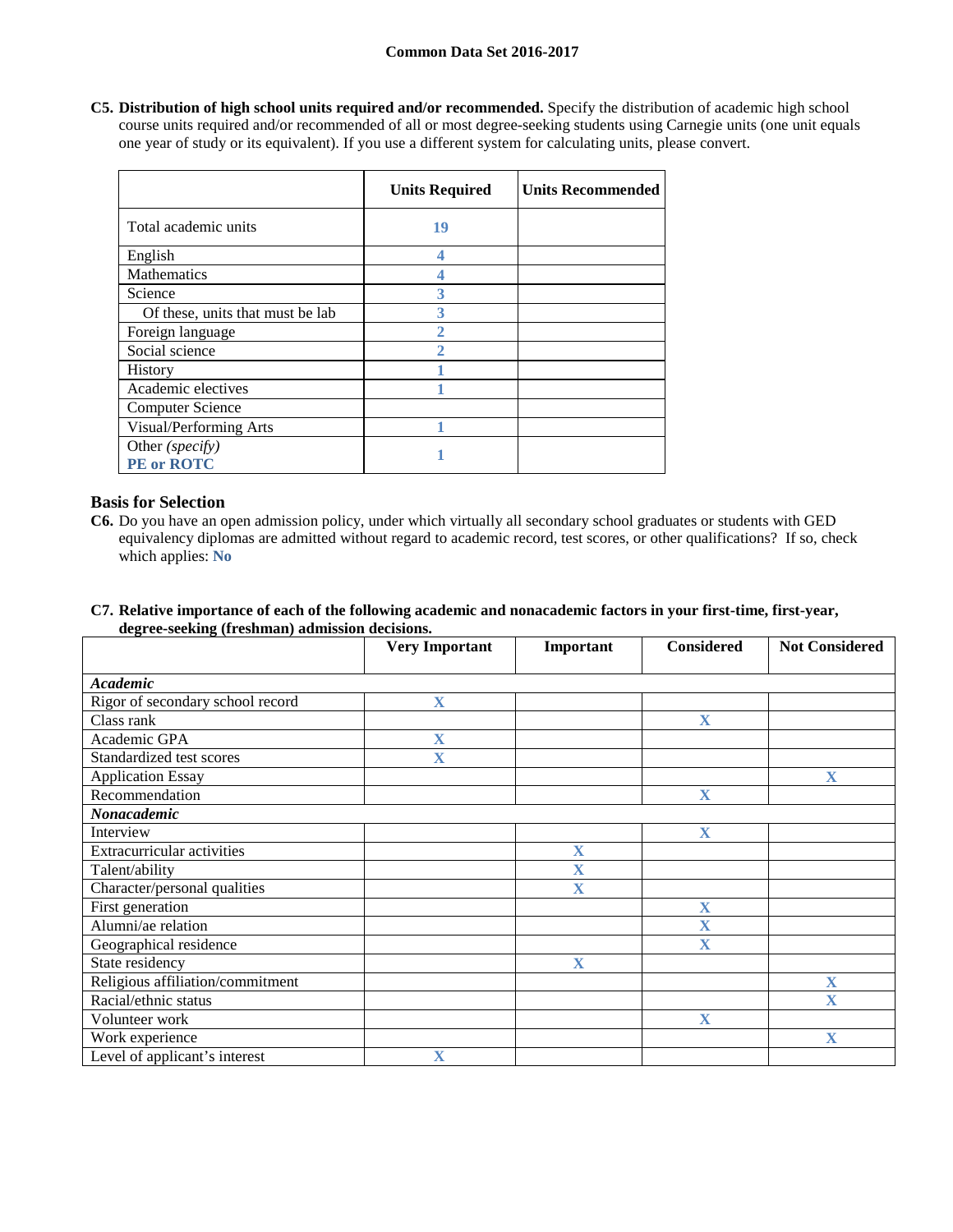# **SAT and ACT Policies**

## **C8. Entrance exams**

A. Does your institution make use of SAT, ACT, or SAT Subject Test scores in **admission** decisions for first-time, first-year, degree-seeking applicants? **Yes**

If yes, place check marks in the appropriate boxes below to reflect your institution's policies for use in admission for **Fall 2018.**

|                                                                                                       | <b>ADMISSION</b> |           |                                   |                                        |                 |
|-------------------------------------------------------------------------------------------------------|------------------|-----------|-----------------------------------|----------------------------------------|-----------------|
|                                                                                                       | Require          | Recommend | <b>Require for</b><br><b>Some</b> | <b>Consider If</b><br><b>Submitted</b> | <b>Not Used</b> |
| SAT or ACT<br>ACT only<br>SAT only<br>SAT and SAT Subject Tests or<br>ACT<br><b>SAT Subject Tests</b> | X                |           |                                   |                                        |                 |

B. If your institution will make use of the ACT in admission decisions for first-time, first-year, degree-seeking applicants for Fall 2018 please indicate which ONE of the following applies (regardless of whether the writing score will be used in the admissions process):

**X** ACT with or without writing accepted

If your institution will make use of the SAT in admission decisions for first-time, first-year, degree-seeking applicants for Fall 2018 please indicate which ONE of the following applies (regardless of whether the Essay score will be used in the admissions process):

**X** SAT with or without ESSAY component accepted

C. Please indicate how your institution will use the SAT or ACT essay component; check all that apply.

|                                              | SAT essay | ACT essay |
|----------------------------------------------|-----------|-----------|
| For admission                                |           |           |
| For placement                                |           |           |
| For advising                                 |           |           |
| In place of an application essay             |           |           |
| As a validity check on the application essay |           |           |
| No college policy as of now                  |           |           |
| Not using essay component                    |           |           |

D. In addition, does your institution use applicants' test scores for academic advising? **Yes**

- E. Latest date by which SAT or ACT scores must be received for fall-term admission\_ Latest date by which SAT Subject Test scores must be received for fall-term admission\_
- F. If necessary, use this space to clarify your test policies (e.g., if tests are recommended for some students, or if tests are not required of some students): **Rolling Admissions: No Deadlines**
- G. Please indicate which tests your institution uses for **placement (e.g., state tests): SAT**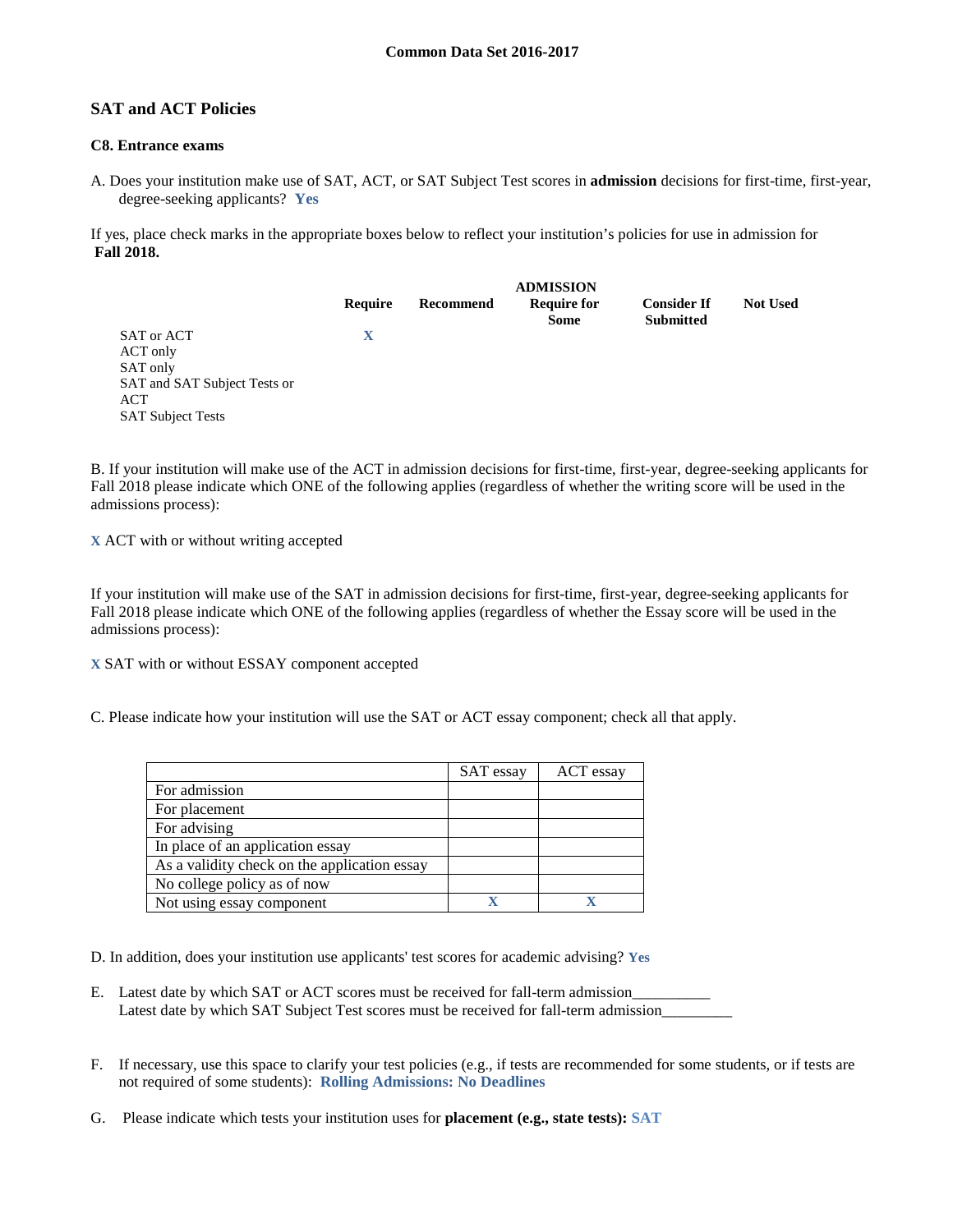# **Freshman Profile**

Provide percentages for **ALL enrolled, degree-seeking, full-time and part-time, first-time, first-year (freshman) students**  enrolled in Fall 2016, including students who began studies during summer, international students/nonresident aliens, and students admitted under special arrangements.

**C9. Percent and number of first-time, first-year (freshman) students enrolled in Fall 2016 who submitted national standardized (SAT/ACT) test scores.** Include information for **ALL enrolled, degree-seeking, first-time, first-year (freshman) students who submitted test scores**. Do not include partial test scores (e.g., mathematics scores but not critical reading for a category of students) or combine other standardized test results (such as TOEFL) in this item. Do not convert SAT scores to ACT scores and vice versa. **Do** convert New SAT scores (2016) to Old SAT scores using the College Board's concordance tools and tables (sat.org/concordance).

The 25th percentile is the score that 25 percent scored at or below; the 75th percentile score is the one that 25 percent scored at or above.

| Percent submitting SAT scores | 40% | Number submitting SAT scores | 293 |
|-------------------------------|-----|------------------------------|-----|
| Percent submitting ACT scores | 59% | Number submitting ACT scores | 434 |

|                             | 25th Percentile | <b>75th Percentile</b> |
|-----------------------------|-----------------|------------------------|
| <b>SAT Critical Reading</b> | 470             | 580                    |
| <b>SAT Math</b>             | 480             | 580                    |
| <b>ACT</b> Composite        | 20              |                        |

Percent of first-time, first-year (freshman) students with scores in each range:

|         | <b>SAT Critical Reading</b> | <b>SAT Math</b> |
|---------|-----------------------------|-----------------|
| 700-800 | 3%                          | $1\%$           |
| 600-699 | <b>18%</b>                  | 19%             |
| 500-599 | 40%                         | 49%             |
| 400-499 | 37%                         | 30%             |
| 300-399 | 2%                          | 1%              |
| 200-299 |                             |                 |
|         | 100%                        | 100%            |

|           | <b>ACT</b> |
|-----------|------------|
|           | Composite  |
| $30 - 36$ | 5%         |
| 24-29     | 34%        |
| 18-23     | 56%        |
| $12 - 17$ | 5%         |
| $6 - 11$  |            |
| Below 6   |            |
|           | 100%       |

**C10. Percent of all degree-seeking, first-time, first-year (freshman) students who had high school class rank within each of the following ranges (report information for those students from whom you collected high school rank information).**

Percent in top tenth of high school graduating class 9%<br>Percent in top quarter of high school graduating class 30% Percent in top quarter of high school graduating class Percent in top half of high school graduating class **65%** Percent in bottom half of high school graduating class **35%** Percent in bottom quarter of high school graduating class **7%**

 $\{$  Top half + bottom half = 100%.

Percent of total first-time, first-year (freshman) students who submitted high school class rank: **81%**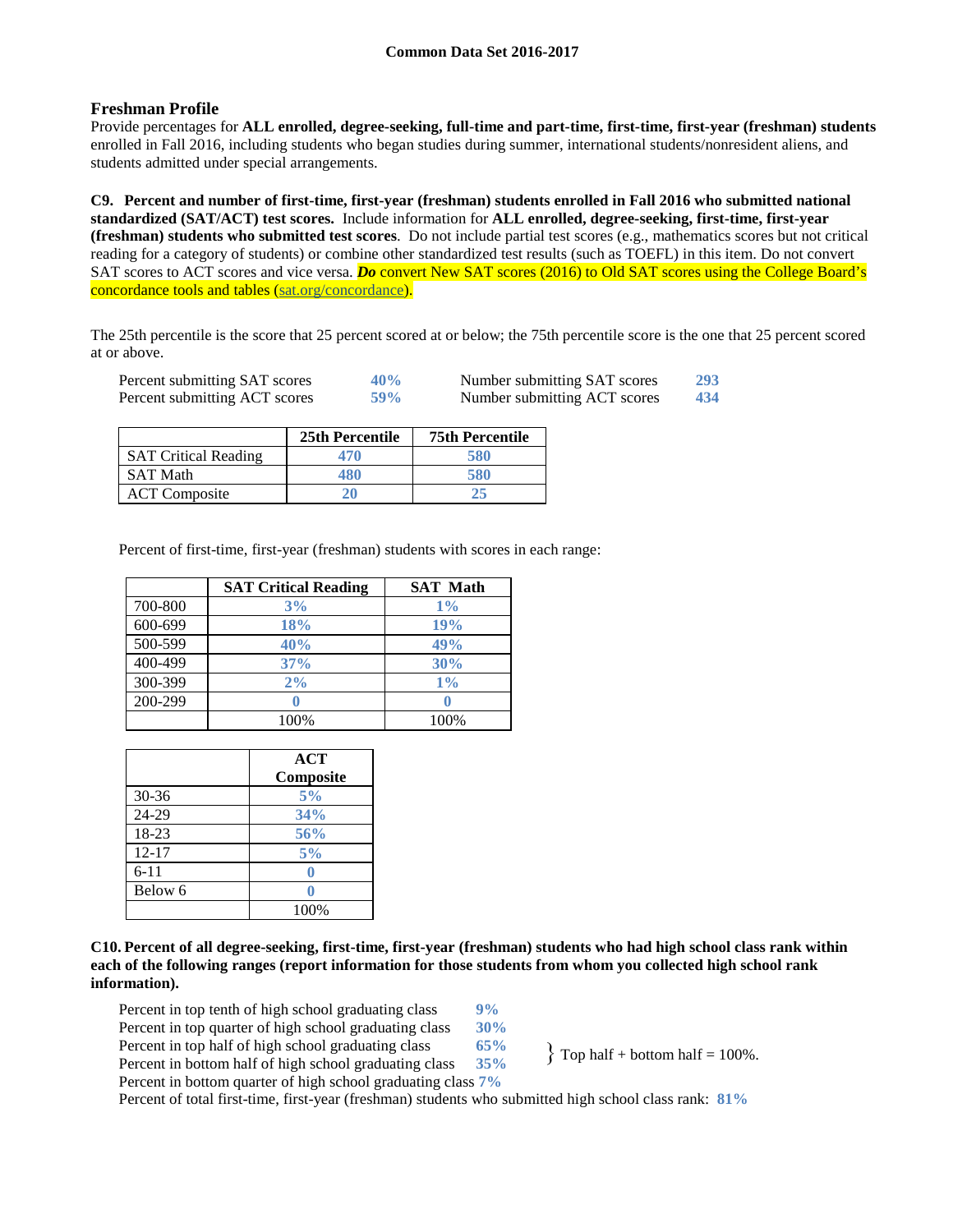**C11. Percentage of all enrolled, degree-seeking, first-time, first-year (freshman) students who had high school gradepoint averages within each of the following ranges (using 4.0 scale). Report information only for those students from whom you collected high school GPA.**

| Percent who had GPA of 3.75 and higher                                    | 39%                   |
|---------------------------------------------------------------------------|-----------------------|
| Percent who had GPA between 3.50 and 3.74                                 | 16%                   |
| Percent who had GPA between 3.25 and 3.49                                 | 18%                   |
| Percent who had GPA between 3.00 and 3.24                                 | 13%                   |
| Percent who had GPA between 2.50 and 2.99                                 | 13%                   |
| Percent who had GPA between 2.0 and 2.49                                  | 1%                    |
| Percent who had GPA between 1.0 and 1.99<br>Percent who had GPA below 1.0 | $0\%$<br>$0\%$<br>100 |

#### **C12. Average high school GPA of all degree-seeking, first-time, first-year (freshman) students who submitted GPA: 3.58**

Percent of total first-time, first-year (freshman) students who submitted high school GPA: **100%**

### **Admission Policies**

#### **C13. Application fee**

| Does your institution have an application fee?       | Yes  |
|------------------------------------------------------|------|
| Amount of application fee:                           | \$40 |
| Can it be waived for applicants with financial need? | Yes  |

#### **If you have an application fee and an on-line application option, please indicate policy for students who apply on-line: Same fee**

#### **Can on-line application fee be waived for applicants with financial need? No**

#### **C14. Application closing date**

Does your institution have an application closing date? **No**

#### **C15. Are first-time, first-year students accepted for terms other than the fall? No**

#### **C16. Notification to applicants of admission decision sent** *(fill in one only)*

On a rolling basis beginning (date): **July 15**

#### **C17. Reply policy for admitted applicants** *(fill in one only)*

Must reply by (date): **May 1** Amount of housing deposit: **\$300** Refundable if student does not enroll? **X** Yes, in full **by May 1**

**C18. Deferred admission:** Does your institution allow students to postpone enrollment after admission? **No**

**C19. Early admission of high school students:** Does your institution allow high school students to enroll as full-time, firsttime, first-year (freshman) students one year or more before high school graduation? **No**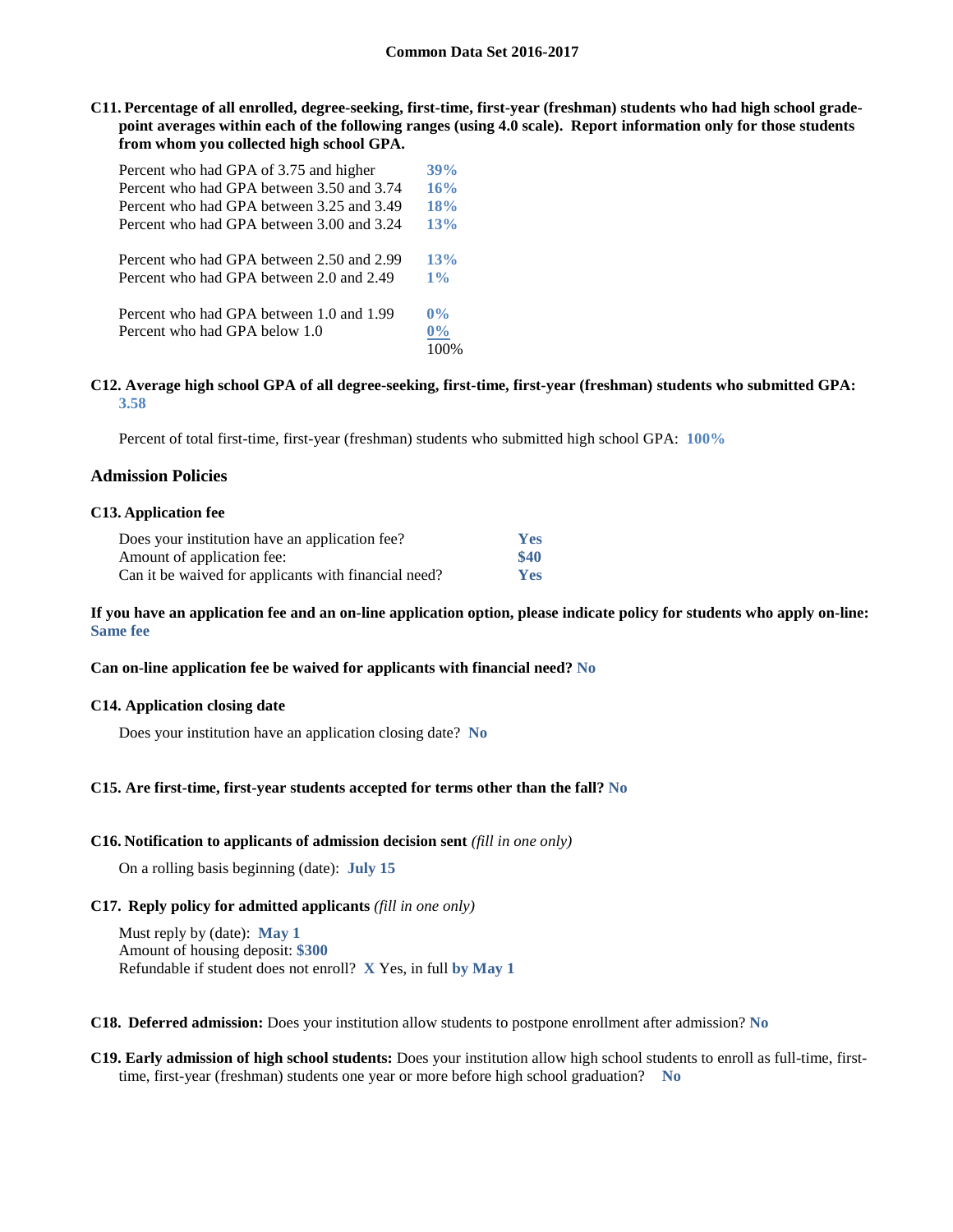### **Early Decision and Early Action Plans**

- **C21. Early decision:** Does your institution offer an early decision plan (an admission plan that permits students to apply and be notified of an admission decision well in advance of the regular notification date and that asks students to commit to attending if accepted) for first-time, first-year (freshman) applicants for fall enrollment? **No**
- **C22. Early action:** Do you have a nonbinding early action plan whereby students are notified of an admission decision well in advance of the regular notification date but do not have to commit to attending your college? **No**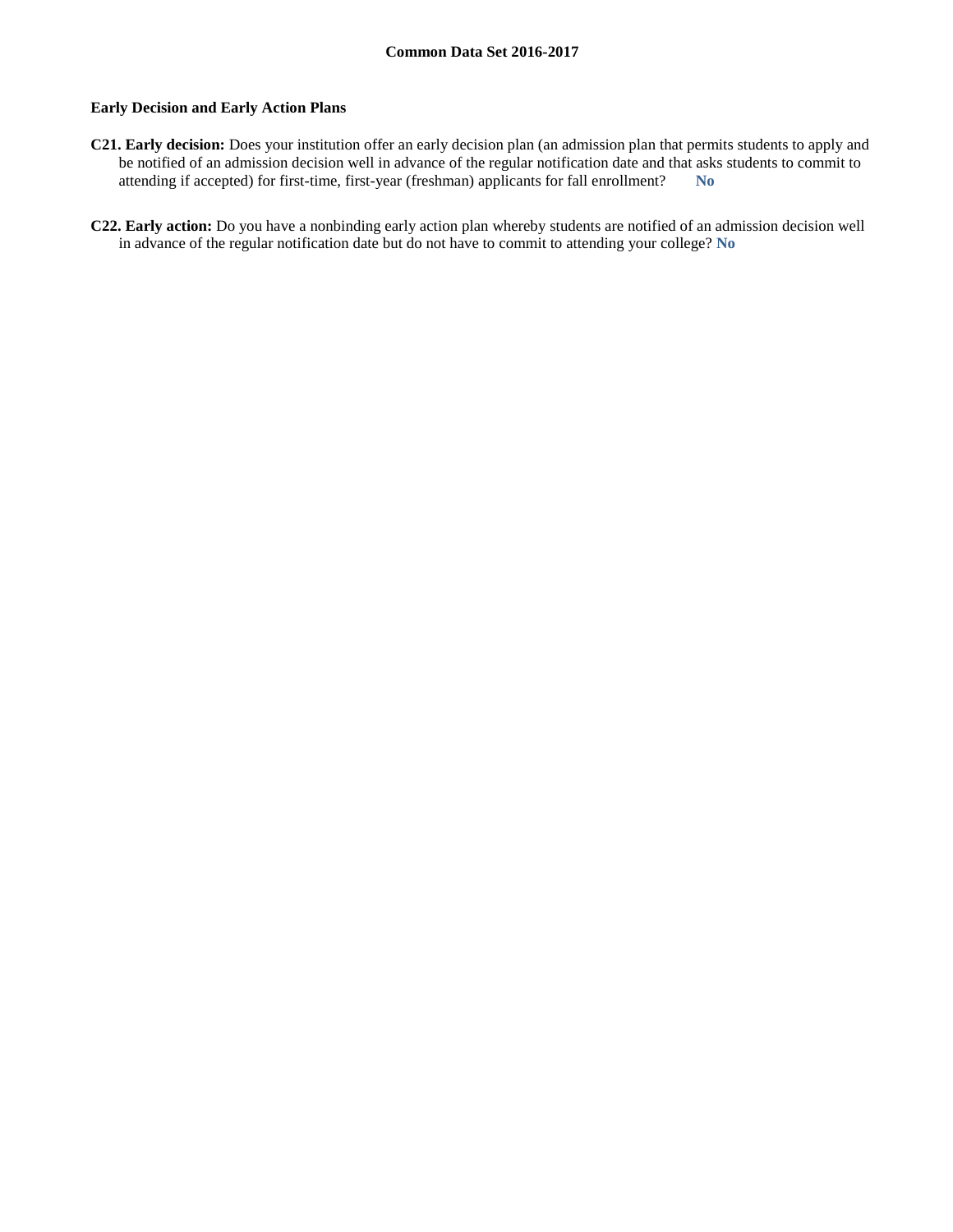# **D. TRANSFER ADMISSION**

# **Fall Applicants**

**D1.** Does your institution enroll transfer students? **Yes**

If yes, may transfer students earn advanced standing credit by transferring credits earned from course work completed at other colleges/universities? **Yes**

**D2.** Provide the number of students who applied, were admitted, and enrolled as degree-seeking transfer students in Fall 2016.

|       | <b>Applicants</b> | <b>Admitted Applicants</b> | <b>Enrolled Applicants</b> |
|-------|-------------------|----------------------------|----------------------------|
| Men   |                   | 100                        |                            |
| Women | h4                |                            |                            |
| Total | 31 A              |                            |                            |

### **Application for Admission**

- **D3.** Indicate terms for which transfers may enroll: **Fall**
- **D4.** Must a transfer applicant have a minimum number of credits completed or else must apply as an entering freshman? **Yes**

\_\_\_\_\_\_\_\_\_\_\_\_\_\_\_\_\_\_\_\_\_\_\_\_\_\_\_\_\_\_\_\_\_\_\_\_\_\_\_\_\_\_\_\_\_\_\_\_\_\_\_\_\_\_\_\_\_\_\_\_\_\_\_\_\_\_\_\_\_\_\_\_\_\_\_\_\_\_\_\_\_\_\_\_\_\_\_\_\_\_\_ \_\_\_\_\_\_\_\_\_\_\_\_\_\_\_\_\_\_\_\_\_\_\_\_\_\_\_\_\_\_\_\_\_\_\_\_\_\_\_\_\_\_\_\_\_\_\_\_\_\_\_\_\_\_\_\_\_\_\_\_\_\_\_\_\_\_\_\_\_\_\_\_\_\_\_\_\_\_\_\_\_\_\_\_\_\_\_\_\_\_\_

If yes, what is the minimum number of credits and the unit of measure? **24 semester hours**

**D5.** Indicate all items required of transfer students to apply for admission:

|                                                         | <b>Required</b><br>of All | Recommended<br>of All | Recommended<br>of Some | <b>Required of</b><br><b>Some</b> | Not required |
|---------------------------------------------------------|---------------------------|-----------------------|------------------------|-----------------------------------|--------------|
| High school transcript                                  |                           |                       |                        |                                   |              |
| College transcript $(s)$                                |                           |                       |                        |                                   |              |
| Essay or personal statement                             |                           |                       |                        |                                   |              |
| Interview                                               |                           |                       |                        |                                   |              |
| Standardized test scores                                |                           |                       |                        |                                   |              |
| Statement of good standing<br>from prior institution(s) |                           |                       |                        |                                   |              |

- **D6.** If a minimum high school grade point average is required of transfer applicants, specify (on a 4.0 scale): **2.0**
- **D7**. If a minimum college grade point average is required of transfer applicants, specify (on a 4.0 scale): **2.0**
- **D8**. List any other application requirements specific to transfer applicants: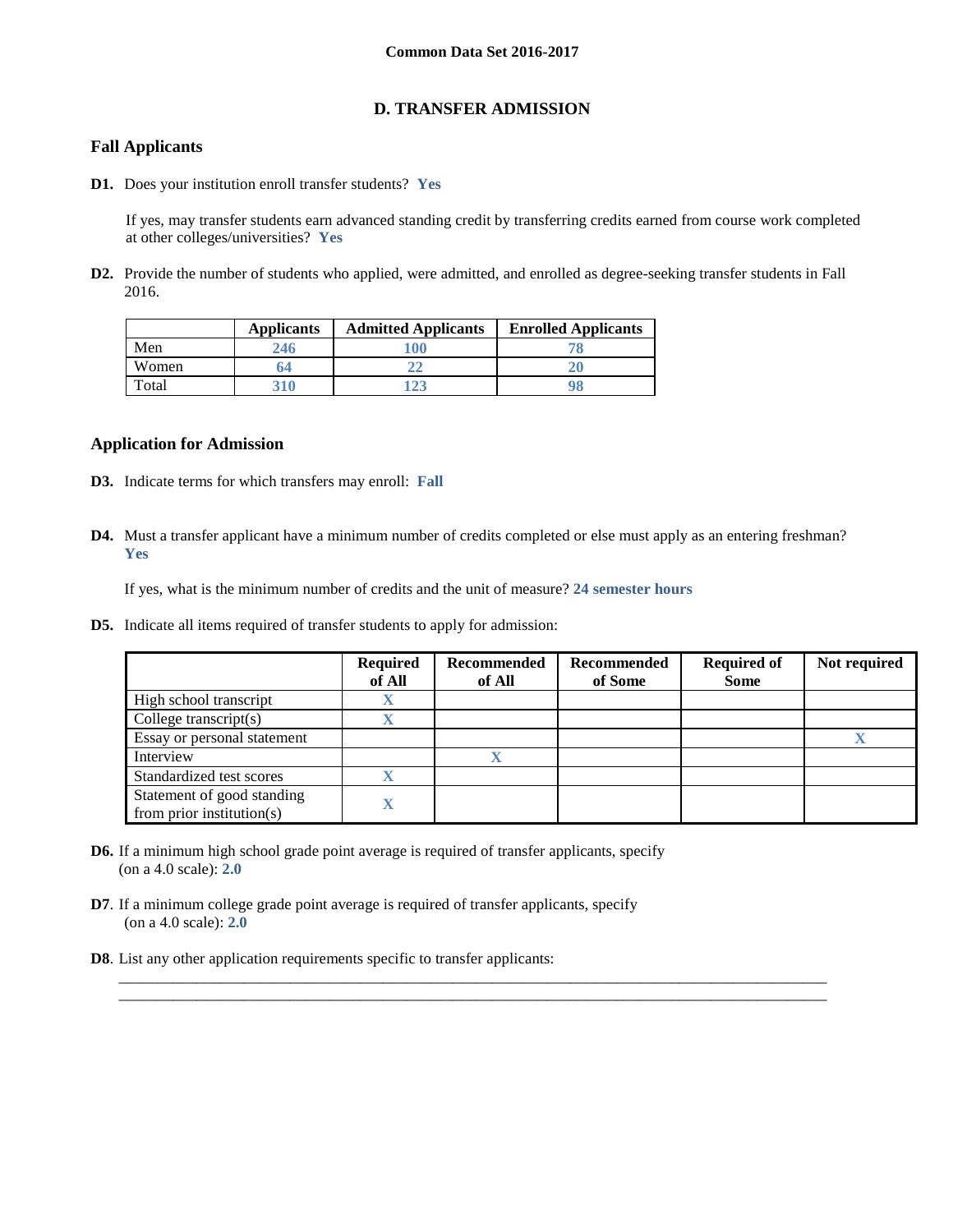**D9.** List application priority, closing, notification, and candidate reply dates for transfer students. If applications are reviewed on a continuous or rolling basis, place a check mark in the "Rolling admission" column.

\_\_\_\_\_\_\_\_\_\_\_\_\_\_\_\_\_\_\_\_\_\_\_\_\_\_\_\_\_\_\_\_\_\_\_\_\_\_\_\_\_\_\_\_\_\_\_\_\_\_\_\_\_\_\_\_\_\_\_\_\_\_\_\_\_\_\_\_\_\_\_\_\_\_\_\_\_\_\_\_\_\_\_\_\_\_\_\_\_ \_\_\_\_\_\_\_\_\_\_\_\_\_\_\_\_\_\_\_\_\_\_\_\_\_\_\_\_\_\_\_\_\_\_\_\_\_\_\_\_\_\_\_\_\_\_\_\_\_\_\_\_\_\_\_\_\_\_\_\_\_\_\_\_\_\_\_\_\_\_\_\_\_\_\_\_\_\_\_\_\_\_\_\_\_\_\_\_\_

|        | <b>Priority Date</b> | <b>Closing Date</b> | <b>Notification Date</b> | <b>Reply Date</b> | <b>Rolling</b><br><b>Admission</b> |
|--------|----------------------|---------------------|--------------------------|-------------------|------------------------------------|
| Fall   |                      |                     |                          |                   | zв                                 |
| Winter |                      |                     |                          |                   |                                    |
| Spring |                      |                     |                          |                   |                                    |
| Summer |                      |                     |                          |                   |                                    |

**D10.** Does an open admission policy, if reported, apply to transfer students? **No**

**D11**. Describe additional requirements for transfer admission, if applicable:

### **Transfer Credit Policies**

- **D12.** Report the lowest grade earned for any course that may be transferred for credit: **C**
- **D13.** Maximum number of credits or courses that may be transferred from a two-year institution: Number \_\_\_\_\_\_ Unit type \_\_\_\_\_\_\_\_\_\_\_\_
- **D14**. Maximum number of credits or courses that may be transferred from a four-year institution: Number \_\_\_\_\_\_ Unit type \_\_\_\_\_\_\_\_\_\_\_\_
- **D15.** Minimum number of credits that transfers must complete at your institution to earn an associate degree: **N/A**
- **D16.** Minimum number of credits that transfers must complete at your institution to earn a bachelor's degree: **(see D17)**
- **D17.** Describe other transfer credit policies:

**1. A transfer student must have completed a minimum of two semesters as a full-time student (minimum 12 hours each semester) maintaining a GPR of 2.0 (on a 4.0 scale).**

**2. Students are required to earn at The Citadel a minimum of one-half the semester hours prescribed for their major course of study.**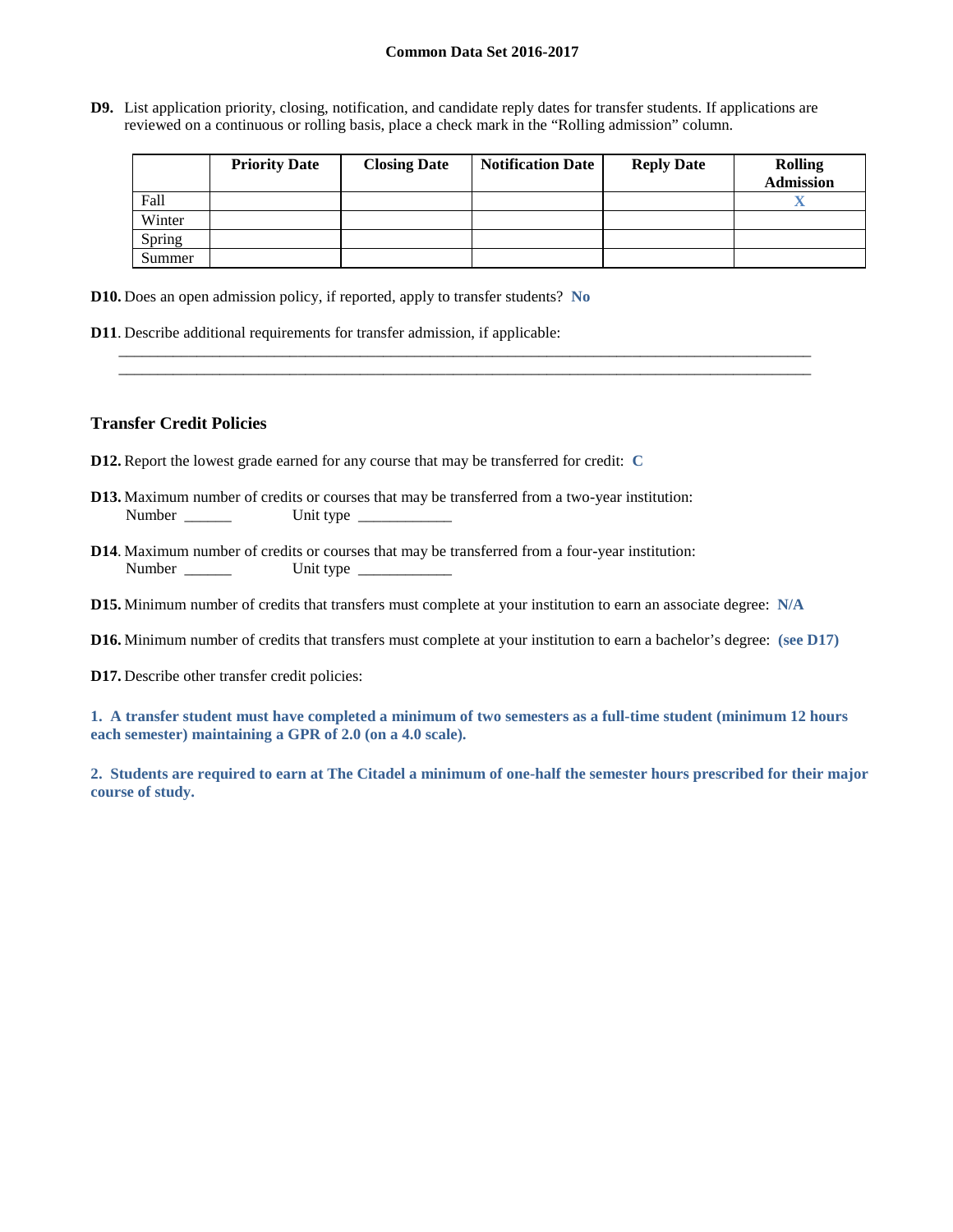# **E. ACADEMIC OFFERINGS AND POLICIES**

**E1. Special study options:** Identify those programs available at your institution. Refer to the glossary for definitions.

| <b>Cooperative education program</b>      | <b>Independent study</b>             |
|-------------------------------------------|--------------------------------------|
| <b>Distance learning</b>                  | <b>Internships</b>                   |
| Double major                              | <b>Study abroad</b>                  |
| <b>English as a Second Language (ESL)</b> | <b>Teacher certification program</b> |
| <b>Honors</b> program                     |                                      |

# **E2. Has been removed from the CDS.**

## **E3. Areas in which all or most students are required to complete some course work prior to graduation:**

| <b>Computer literacy</b>               | <b>Mathematics</b>                       |
|----------------------------------------|------------------------------------------|
| <b>English (including composition)</b> | <b>Sciences (biological or physical)</b> |
| <b>Foreign languages</b>               | <b>Social science</b>                    |
| <b>History</b>                         |                                          |
| <b>Other: ROTC, Leadership</b>         |                                          |

# **F. STUDENT LIFE**

### **F1. Percentages of first-time, first-year (freshman) degree-seeking students and degree-seeking undergraduates enrolled in Fall 2016 who fit the following categories:**

|                                                                      | First-time, first-year<br>(freshman) students | Undergraduates |
|----------------------------------------------------------------------|-----------------------------------------------|----------------|
| Percent who are from out of state (exclude international/nonresident |                                               |                |
| aliens from the numerator and denominator)                           | 40%                                           | 35%            |
| Percent of men who join fraternities                                 | $0\%$                                         | $0\%$          |
| Percent of women who join sororities                                 | $0\%$                                         | $0\%$          |
| Percent who live in college-owned, -operated, or -affiliated housing | $100\%$                                       | $100\%$        |
| Percent who live off campus or commute                               | $0\%$                                         | $0\%$          |
| Percent of students age 25 and older                                 | $0\%$                                         | 9%             |
| Average age of full-time students                                    | 18                                            | <b>20</b>      |
| Average age of all students (full- and part-time)                    | 18                                            | 21             |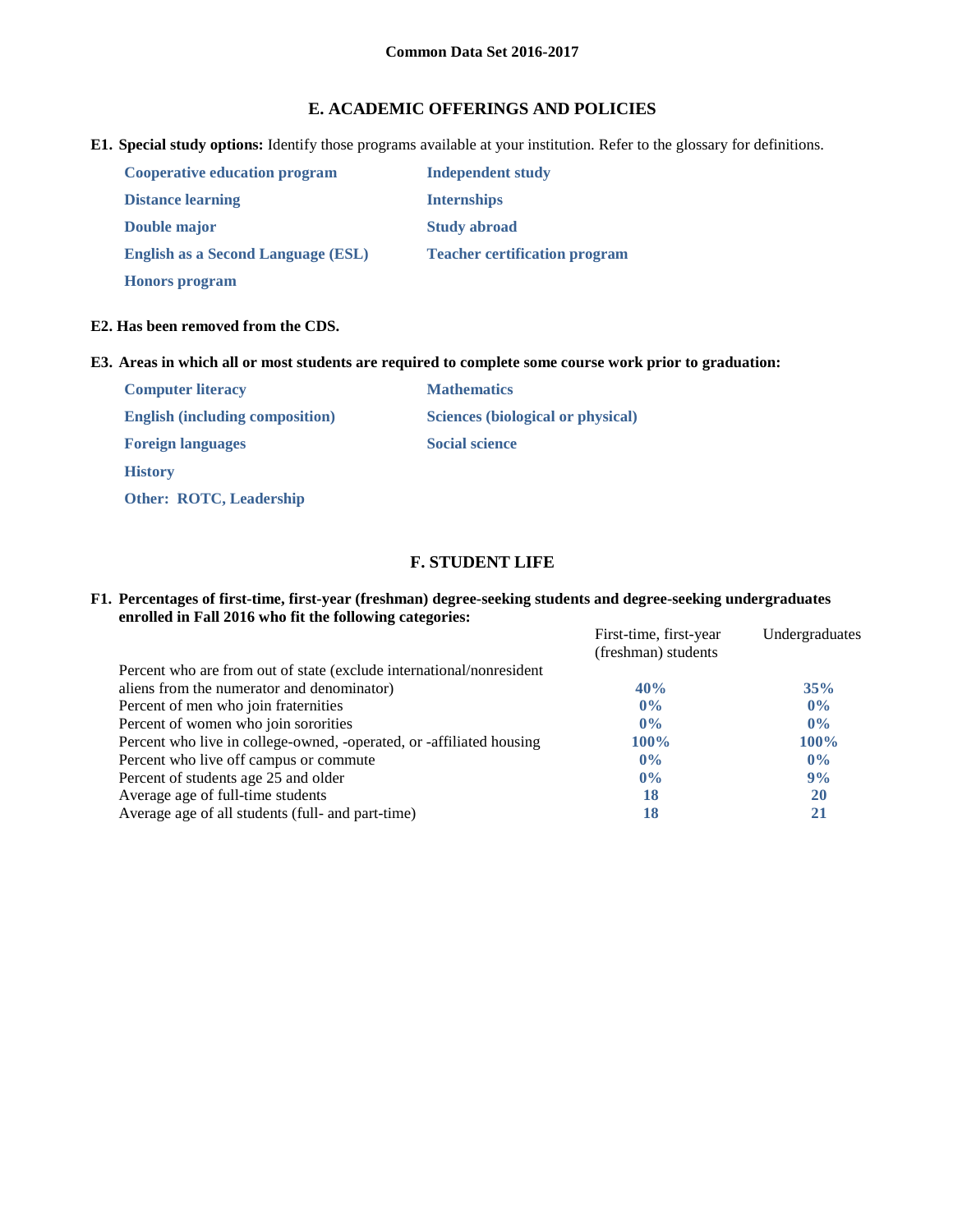- **F2. Activities offered** Identify those programs available at your institution.
	- **Campus Ministries Choral groups Concert band International Student Organization Literary magazine Marching band Pep band Student government Student newspaper Yearbook**
- **F3. ROTC** (program offered in cooperation with Reserve Officers' Training Corps)

Army ROTC is offered: **On campus**

Naval ROTC is offered: **On campus**

Air Force ROTC is offered: **On campus**

**F4. Housing:** Check all types of college-owned, -operated, or -affiliated housing available for undergraduates at your institution.

**Coed dorms**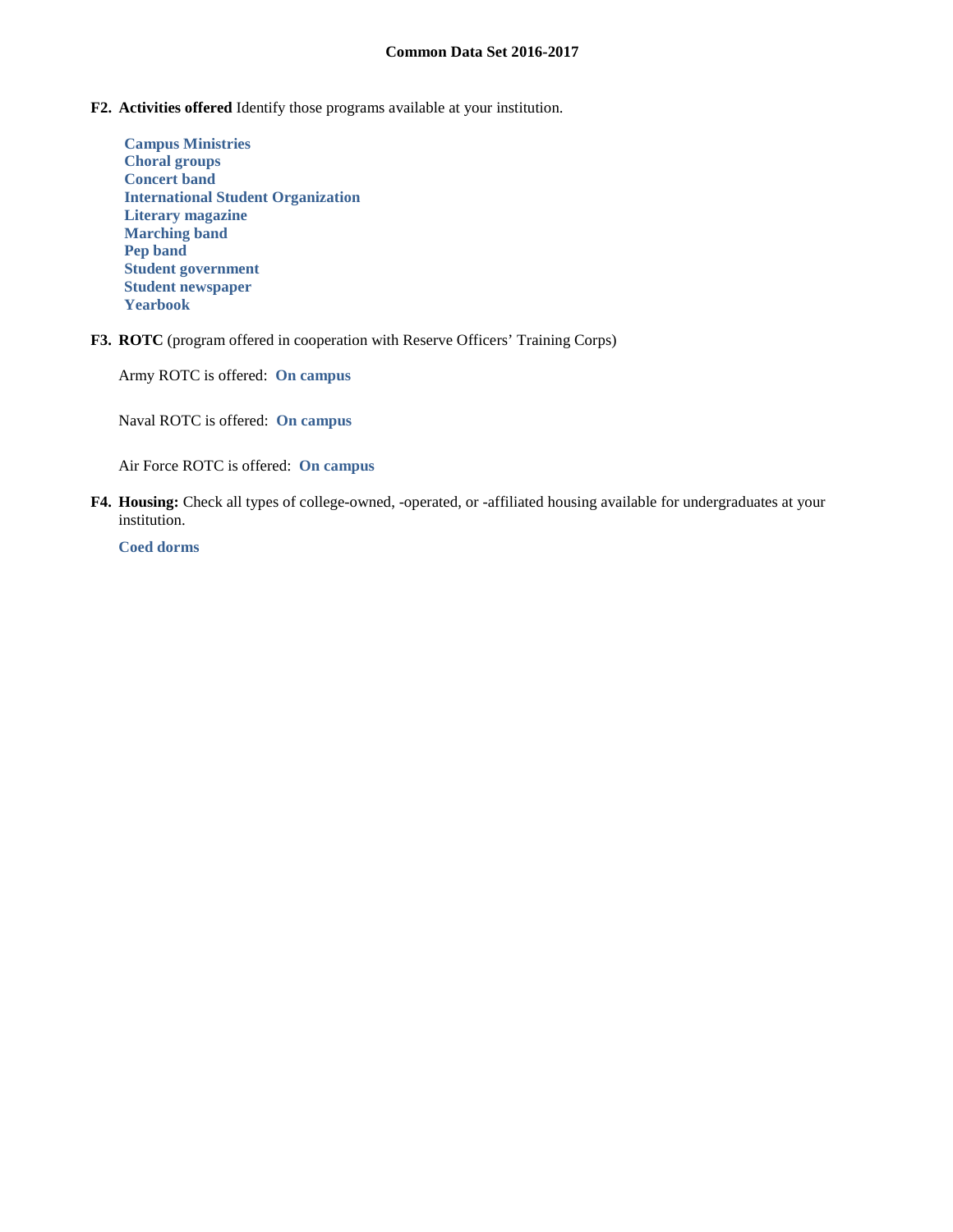# **G. ANNUAL EXPENSES**

#### **G0. Please provide the URL of your institution's net price calculator: http://www.citadel.edu/root/finaid**

### **Provide 2017-2018 academic year costs of attendance for the following categories that are applicable to your institution.**

#### **G1. Undergraduate full-time tuition, required fees, room and board**

List the typical tuition, required fees, and room and board for a full-time undergraduate student for the FULL 2017-2018 academic year (30 semester hours or 45 quarter hours for institutions that derive annual tuition by multiplying credit hour cost by number of credits). A full academic year refers to the period of time generally extending from September to June; usually equated to two semesters, two trimesters, three quarters, or the period covered by a four-one-four plan. Room and board is defined as double occupancy and 19 meals per week or the maximum meal plan. **Required fees** include only charges that all full-time students must pay that are *not* included in tuition (e.g., registration, health, or activity fees.) Do *not* include optional fees (e.g., parking, laboratory use).

### **ESTIMATED TUITION AND FEES FOR CADETS**

|                             | <b>FIRST-YEAR</b> | <b>UNDERGRADUATES</b> |
|-----------------------------|-------------------|-----------------------|
| PUBLIC INSTITUTION          |                   |                       |
| <b>Tuition and Fees:</b>    | \$12,755          | \$12,755              |
| In-district:                |                   |                       |
|                             | \$12,755          | \$12,755              |
| In-state (out-of-district): |                   |                       |
|                             | \$34,518          | \$34,518              |
| Out-of-state:               |                   |                       |
| <b>NONRESIDENT ALIEN:</b>   |                   |                       |
| Tuition:                    | \$34,518          | \$34,518              |
|                             |                   |                       |
| <b>ROOM AND BOARD:</b>      |                   |                       |
|                             | \$7,924           | \$7,924               |
| (on-campus)                 |                   |                       |

#### **G5. Provide the estimated expenses for a typical full-time undergraduate student:**

|                                                                                                                                     | <b>Residents</b><br>(Cadets) | Commuters – not living at home<br>(Evening Undergraduate) |
|-------------------------------------------------------------------------------------------------------------------------------------|------------------------------|-----------------------------------------------------------|
| Books and supplies:                                                                                                                 | \$7,700 (freshmen)           | \$821                                                     |
| Room and Board:                                                                                                                     |                              | \$18,145                                                  |
| Room and board total (if<br>your college cannot provide<br>separate room and board<br>figures for commuters not<br>living at home): |                              |                                                           |
| Transportation:                                                                                                                     | \$1,883                      | \$2,461                                                   |
| Other expenses:                                                                                                                     | \$1,909                      | \$4,504                                                   |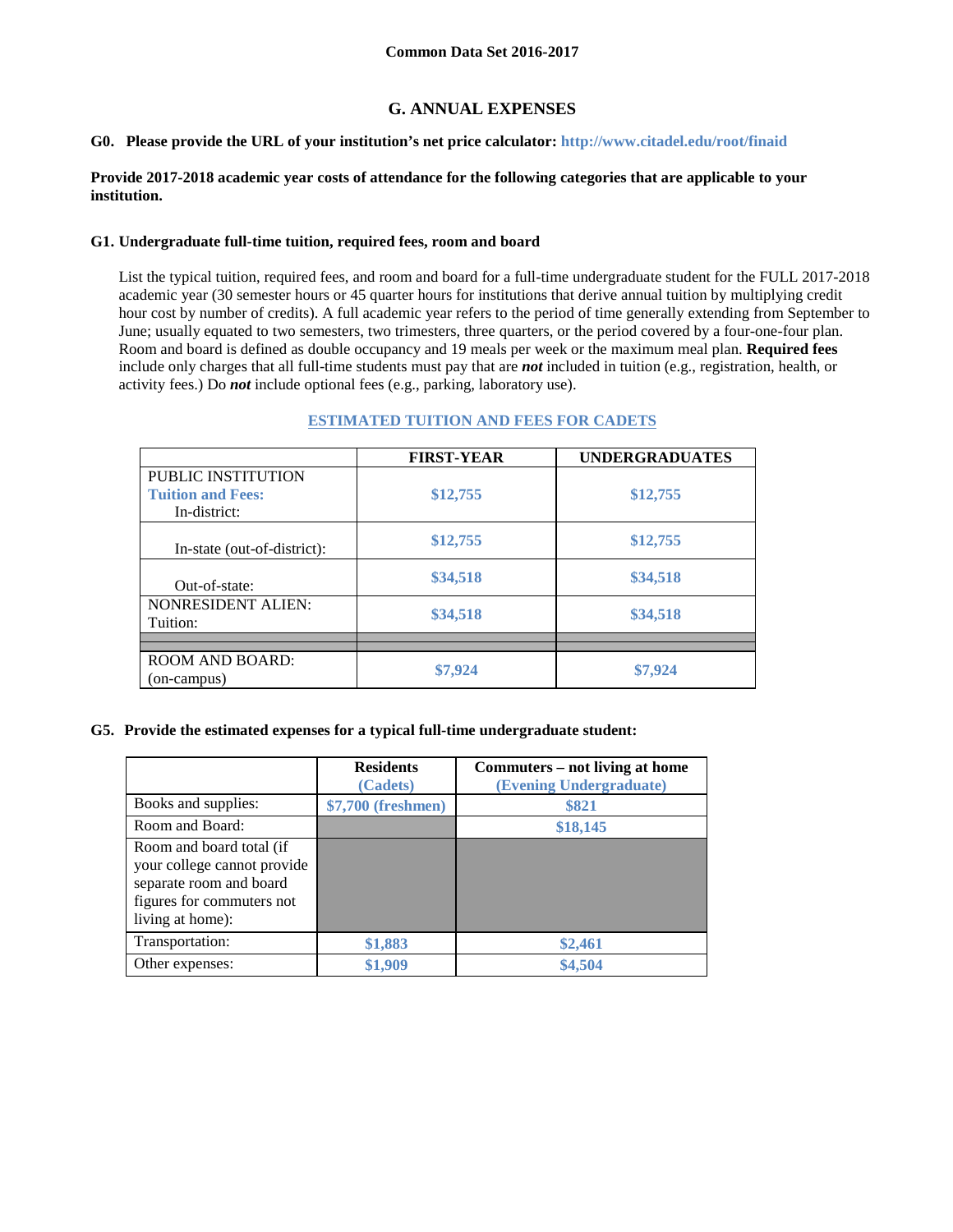# **H. FINANCIAL AID**

### **Aid Awarded to Enrolled Undergraduates**

**H1.** Enter total dollar amounts **awarded** to enrolled full-time and less than full-time degree-seeking undergraduates **(using the same cohort reported in CDS Question B1, "total degree-seeking" undergraduates)** in the following categories. (Note: If the data being reported are final figures for the 2015-2016 academic year (see the next item below), use the 2015-2016 academic year's CDS Question B1 cohort.) Include aid awarded to international students (i.e., those not qualifying for federal aid). **Aid that is non-need-based but that was used to meet need should be reported in the need-based aid column. (For a suggested order of precedence in assigning categories of aid to cover need, see the entry for "non-need-based scholarship or grant aid" on the last page of the definitions section.)**

Indicate the academic year for which data are reported for **items H1**, **H2**, **H2A**, and **H6** below: **X** 2016-2017 estimated

Which needs-analysis methodology does your institution use in awarding institutional aid? **(Formerly H3) X** Federal methodology (FM)

|                                                                                                                                                                                         | Need-based<br>(Include non-need-based | Non-need-based<br>(Exclude non-need-based |
|-----------------------------------------------------------------------------------------------------------------------------------------------------------------------------------------|---------------------------------------|-------------------------------------------|
|                                                                                                                                                                                         | aid use to meet need.)                | aid use to meet need.)                    |
|                                                                                                                                                                                         | \$                                    | S                                         |
| Scholarships/Grants                                                                                                                                                                     |                                       |                                           |
| Federal                                                                                                                                                                                 | \$2,896,412                           |                                           |
| State (i.e., all states, not only the state in<br>which your institution is located)                                                                                                    | \$2,580,400                           | \$1,796,450                               |
| Institutional: Endowed scholarships,<br>annual gifts and tuition funded grants,<br>awarded by the college, excluding athletic<br>aid and tuition waivers (which are<br>reported below). | \$4,168,390                           | \$1,863,368                               |
| Scholarships/grants from external sources<br>(e.g., Kiwanis, National Merit) not<br>awarded by the college                                                                              | \$5,889,110                           | \$4,333,286                               |
| <b>Total Scholarships/Grants</b>                                                                                                                                                        | \$15,534,312                          | \$7,993,104                               |
| <b>Self-Help</b>                                                                                                                                                                        |                                       |                                           |
| Student loans from all sources (excluding<br>parent loans)                                                                                                                              | \$11,157,733                          | \$3,111,876                               |
| Federal Work-Study                                                                                                                                                                      | \$143,383                             |                                           |
| State and other (e.g., institutional) work-<br>study/employment (Note: Excludes<br>Federal Work-Study captured above.)                                                                  |                                       |                                           |
| <b>Total Self-Help</b>                                                                                                                                                                  | \$11,301,116                          | \$3,111,876                               |
| <b>Parent Loans</b>                                                                                                                                                                     | \$8,382,458                           | \$1,535,438                               |
| <b>Tuition Waivers</b><br>Note: Reporting is optional. Report tuition<br>waivers in this row if you choose to report<br>them. Do not report tuition waivers<br>elsewhere.               | \$297,351                             | \$67,097                                  |
| <b>Athletic Awards</b>                                                                                                                                                                  | \$2,863,826                           | \$2,516,198                               |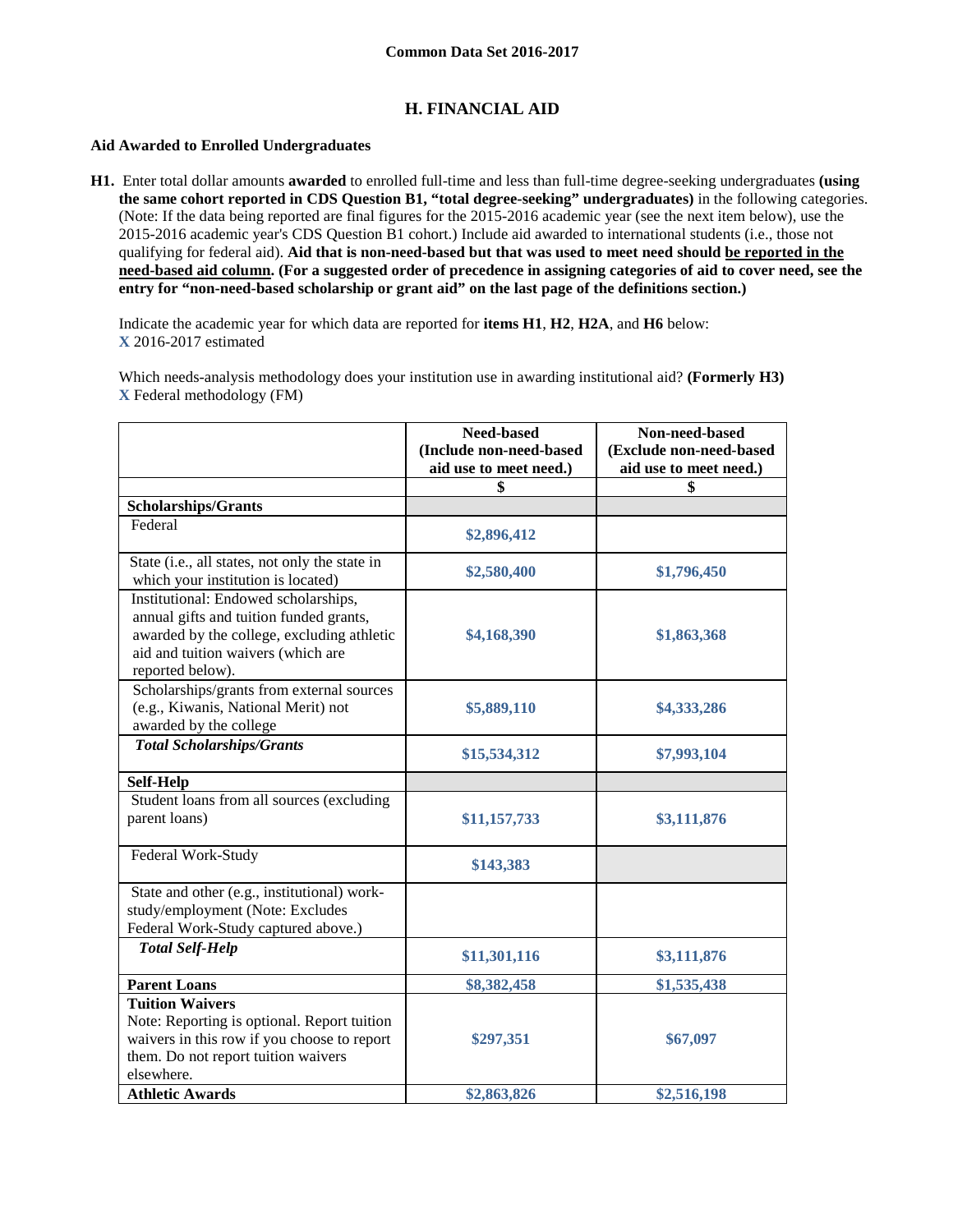**H2. Number of Enrolled Students Awarded Aid:** List the number of degree-seeking full-time and less-than-full-time undergraduates who applied for and were awarded financial aid from any source. **Aid that is non-need-based but that**  was used to meet need should be counted as need-based aid. Numbers should reflect the cohort awarded the dollars reported in H1. Note: In the chart below, students may be counted in more than one row, and full-time freshmen should also be counted as full-time undergraduates.

|                |                                                                                                                                                                                                                                                                                        | <b>First-time</b><br><b>Full-time</b><br><b>Freshmen</b> | <b>Full-time</b><br>Undergrad<br>(Incl. Fresh) | <b>Less Than</b><br><b>Full-time</b> |
|----------------|----------------------------------------------------------------------------------------------------------------------------------------------------------------------------------------------------------------------------------------------------------------------------------------|----------------------------------------------------------|------------------------------------------------|--------------------------------------|
| a)             | Number of degree-seeking undergraduate students (CDS Item B1 if<br>reporting on Fall 2016 cohort)                                                                                                                                                                                      | 734                                                      | 2,503                                          | Undergrad<br><b>190</b>              |
| b)             | Number of students in line a who applied for need-based financial aid                                                                                                                                                                                                                  | 644                                                      | 1,869                                          | 128                                  |
| $\mathbf{c}$ ) | Number of students in line <b>b</b> who were determined to have financial need                                                                                                                                                                                                         | 495                                                      | 1,424                                          | 103                                  |
| $\mathbf{d}$   | Number of students in line c who were awarded any financial aid                                                                                                                                                                                                                        | 470                                                      | 1,377                                          | 96                                   |
| e)             | Number of students in line d who were awarded any need-based<br>scholarship or grant aid                                                                                                                                                                                               | 391                                                      | 1,126                                          | 68                                   |
| f              | Number of students in line d who were awarded any need-based self-help<br>aid                                                                                                                                                                                                          | 364                                                      | 1,047                                          | 78                                   |
| g)             | Number of students in line d who were awarded any non-need-based<br>scholarship or grant aid                                                                                                                                                                                           | 73                                                       | 267                                            | $\overline{\mathbf{4}}$              |
| h)             | Number of students in line <b>d</b> whose need was fully met (exclude PLUS<br>loans, unsubsidized loans, and private alternative loans)                                                                                                                                                | 90                                                       | 373                                            | 14                                   |
| $\mathbf{i}$   | On average, the percentage of need that was met of students who were<br>awarded any need-based aid. Exclude any aid that was awarded in excess<br>of need as well as any resources that were awarded to replace EFC<br>(PLUS loans, unsubsidized loans, and private alternative loans) | 52%                                                      | 61%                                            | 60%                                  |
| j)             | The average financial aid package of those in line <b>d.</b> Exclude any<br>resources that were awarded to replace EFC (PLUS loans, unsubsidized<br>loans, and private alternative loans)                                                                                              | \$14,144                                                 | \$16,428                                       | \$9,139                              |
| $\bf k$ )      | Average need-based scholarship or grant award of those in line e                                                                                                                                                                                                                       | \$13,821                                                 | \$16,154                                       | \$7,449                              |
| $\mathbf{I}$   | Average need-based self-help award (excluding PLUS loans,<br>unsubsidized loans, and private alternative loans) of those in line f                                                                                                                                                     | \$3,447                                                  | \$4,394                                        | \$4,579                              |
| m)             | Average need-based loan (excluding PLUS loans, unsubsidized loans,<br>and private alternative loans) of those in line f who were awarded a need-<br>based loan                                                                                                                         | \$3,447                                                  | \$4,314                                        | \$4,212                              |

**H2A. Number of Enrolled Students Awarded Non-need-based Scholarships and Grants:** List the number of degreeseeking full-time and less-than-full-time undergraduates who had no financial need and who were awarded institutional non-need-based scholarship or grant aid. Numbers should reflect the cohort awarded the dollars reported in H1. Note: In the chart below, students may be counted in more than one row, and full-time freshmen should also be counted as full-time undergraduates.

|          |                                                                                                                                                                                                                      | <b>First-time</b><br><b>Full-time</b> | <b>Full-time</b><br>Undergrad | <b>Less Than</b><br><b>Full-time</b> |
|----------|----------------------------------------------------------------------------------------------------------------------------------------------------------------------------------------------------------------------|---------------------------------------|-------------------------------|--------------------------------------|
|          |                                                                                                                                                                                                                      | Freshmen                              | (Incl. Fresh)                 | Undergrad                            |
| n)       | Number of students in line <b>a</b> who had no financial need and who were<br>awarded institutional non-need-based scholarship or grant aid (exclude<br>those who were awarded athletic awards and tuition benefits) | 154                                   | 593                           |                                      |
| $\Omega$ | Average dollar amount of institutional non-need-based scholarship and<br>grant aid awarded to students in line <b>n</b>                                                                                              | \$7,300                               | \$13,354                      | \$11,901                             |
| p)       | Number of students in line a who were awarded an institutional non-<br>need-based athletic scholarship or grant                                                                                                      | 60                                    | 258                           |                                      |
| q)       | Average dollar amount of institutional non-need-based athletic<br>scholarships and grants awarded to students in line p                                                                                              | \$26,632                              | \$22,189                      | \$3,958                              |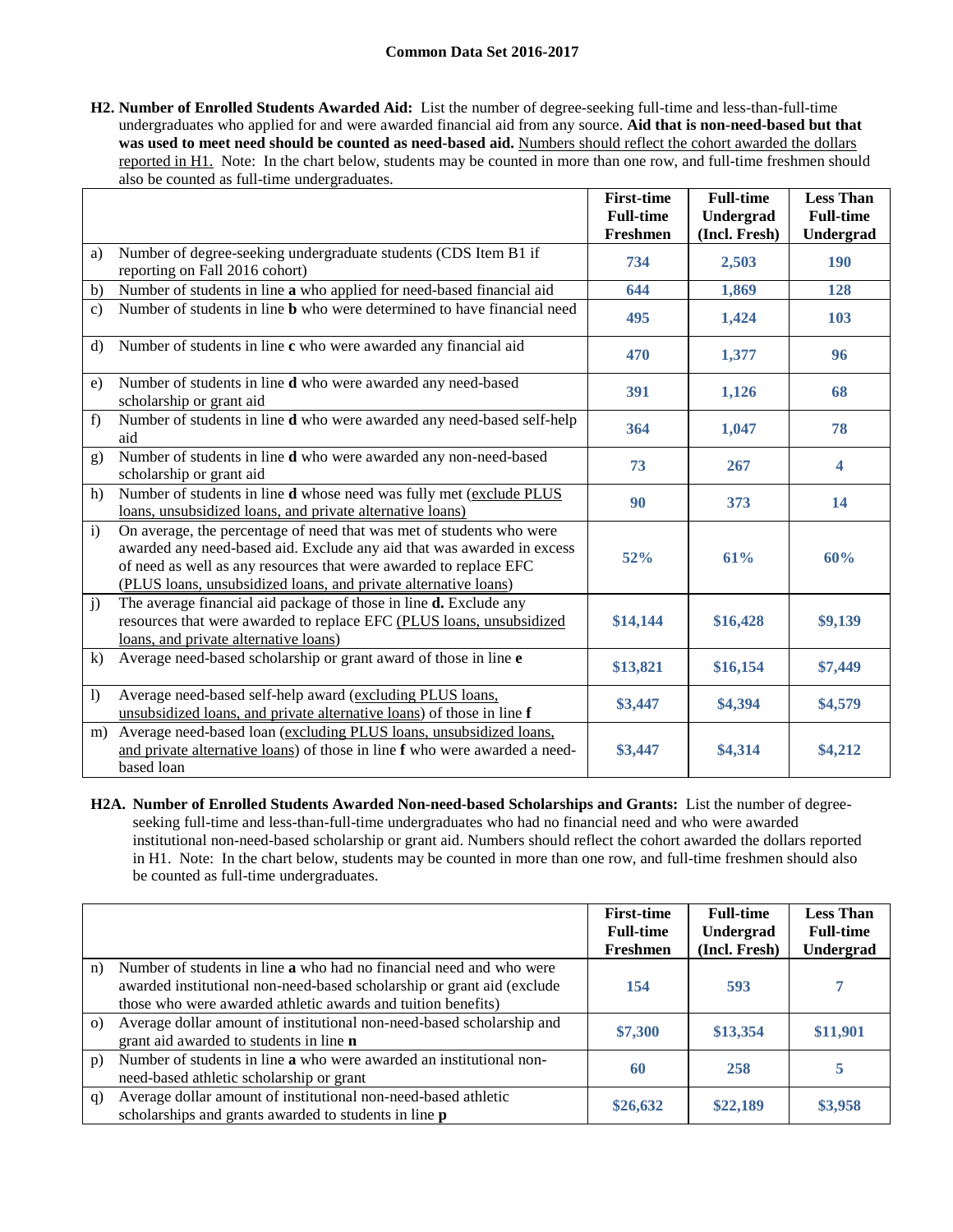Note: These are the graduates and loan types to include and exclude in order to fill out CDS H4 and H5. Include:

- \* 2016 undergraduate class: all students who started at your institution as first-time students and received a bachelor's degree between July 1, 2015 and June 30, 2016.
- \* only loans made to students who borrowed while enrolled at your institution.
- co-signed loans.

### Exclude:

- \* students who transferred in.<br>\* money borrowed at other in
- \* money borrowed at other institutions.<br>\* parent loans
- parent loans
- \* students who did not graduate or who graduated with another degree or certificate (but no bachelor's degree.

H4. Provide the number of students in the 2016 undergraduate class who started at your institution as first-time students and received a bachelor's degree between July 1, 2015 and June 30, 2016. Exclude students who transferred into your institution. **487**

H5. Number and percent of students in class (defined in H4 above) borrowing from federal, non-federal, and any loan sources, and the average (or mean) amount borrowed. NOTE: The "Average per-undergraduate-borrower cumulative principal borrowed," is designed to provide better information about student borrowing from federal and nonfederal (institutional, state, commercial) sources. The numbers, percentages, and averages for each row should be based only on the loan source specified for the particular row. For example, the federal loans average (row b) should only be the cumulative average of federal loans and the private loans average (row e) should only be the cumulative average of private loans.

| Source/Type of Loan                                                                                                                                                                                                                                                | Number in the<br>class (defined in<br>H <sub>4</sub> above) who<br>borrowed from<br>the types of loans<br>specified in the<br>first column | Percent of the<br>class (defined<br>above) who<br>borrowed from<br>the types of<br>loans specified in<br>the first<br>column (nearest<br>$1\%$ ) | Average per-undergraduate-<br>borrower cumulative principal<br>borrowed from the types of loans<br>specified in the first<br>column (nearest \$1) |
|--------------------------------------------------------------------------------------------------------------------------------------------------------------------------------------------------------------------------------------------------------------------|--------------------------------------------------------------------------------------------------------------------------------------------|--------------------------------------------------------------------------------------------------------------------------------------------------|---------------------------------------------------------------------------------------------------------------------------------------------------|
| Any loan program: Federal Perkins,<br>a)<br>Federal Stafford Subsidized and<br>Unsubsidized, institutional, state,<br>private loans that your institution is<br>aware of, etc. Include both Federal<br>Direct Student Loans and Federal<br>Family Education Loans. | 289                                                                                                                                        | <b>59%</b>                                                                                                                                       | \$27,872                                                                                                                                          |
| Federal loan programs: Federal<br>b)<br>Perkins, Federal Stafford Subsidized<br>and Unsubsidized. Include both<br>Federal Direct Student Loans and<br>Federal Family Education Loans.                                                                              | 283                                                                                                                                        | 58%                                                                                                                                              | \$21,172                                                                                                                                          |
| Institutional loan programs.<br>$\mathbf{c}$ )                                                                                                                                                                                                                     | $\mathbf{0}$                                                                                                                               | $0\%$                                                                                                                                            | \$0                                                                                                                                               |
| d)<br>State loan programs.                                                                                                                                                                                                                                         | $\mathbf{0}$                                                                                                                               | $0\%$                                                                                                                                            | \$0                                                                                                                                               |
| Private student loans made by a bank<br>e)<br>or lender.                                                                                                                                                                                                           | 59                                                                                                                                         | 12%                                                                                                                                              | \$34,955                                                                                                                                          |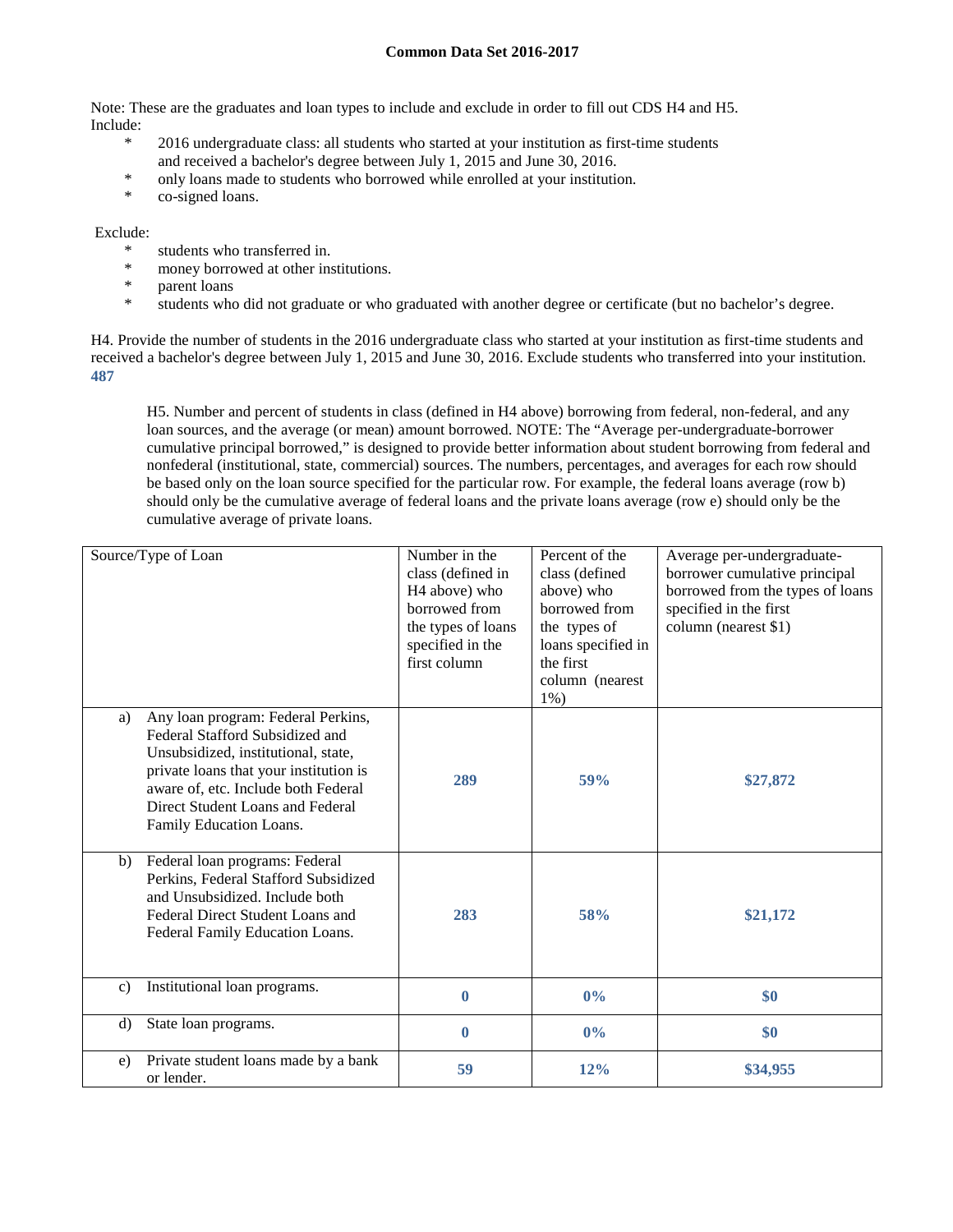**Aid to Undergraduate Degree-seeking Nonresident Aliens** (Note: Report numbers and dollar amounts for the same academic year checked in item H1.)

**H6.** Indicate your institution's policy regarding institutional scholarship and grant aid for undergraduate degree-seeking nonresident aliens:

**Institutional non-need-based scholarship or grant aid is available**

If institutional financial aid is available for undergraduate degree-seeking nonresident aliens, provide the number of undergraduate degree-seeking nonresident aliens who were awarded need-based or non-need-based aid: **5**

Average dollar amount of institutional financial aid awarded to undergraduate degree-seeking nonresident aliens: **\$35,721**

Total dollar amount of institutional financial aid awarded to undergraduate degree-seeking nonresident aliens: **\$178,604**

**H7.** Check off all financial aid forms nonresident alien first-year financial aid applicants must submit:

#### **FAFSA**

**International Student's Certification of Finances**

### **Process for First-Year/Freshman Students**

**H8.** Check off all financial aid forms domestic first-year (freshman) financial aid applicants must submit:

#### **FAFSA**

**H9.** Indicate filing dates for first-year (freshman) students:

Priority date for filing required financial aid forms: **March 1** Deadline for filing required financial aid forms: \_ No deadline for filing required forms (applications processed on a rolling basis): **X**

**H10.** Indicate notification dates for first-year (freshman) students (answer a or b):

a.) Students notified on or about (date): \_\_\_\_\_\_\_\_\_\_\_\_\_

b.) Students notified on a rolling basis: **Yes** If yes, starting date: **April 1**

#### **H11.** Indicate reply dates:

Students must reply by (date): **within 2 weeks of notification**.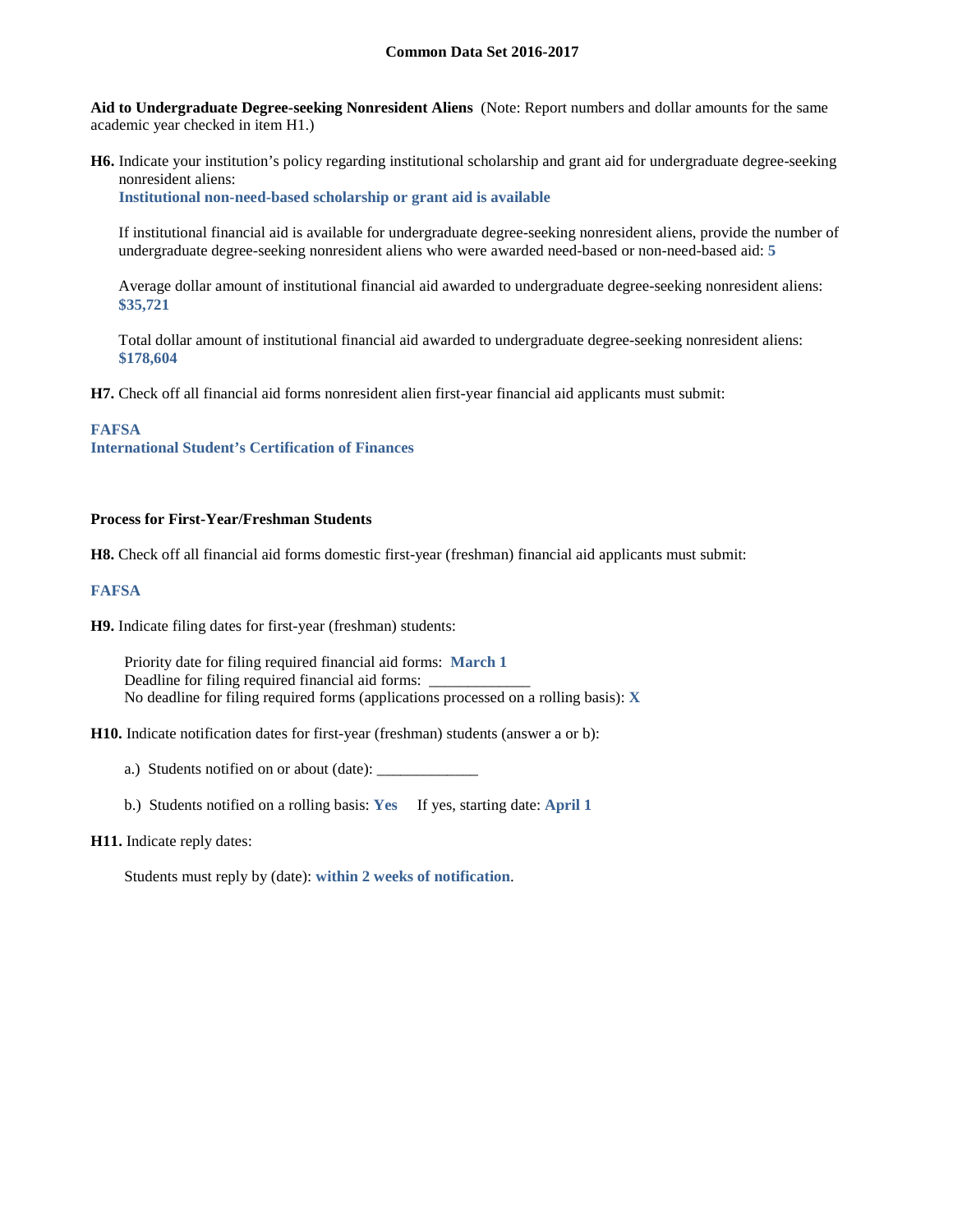## **Types of Aid Available**

Please check off all types of aid available to undergraduates at your institution:

**H12.** Loans

 **Direct Subsidized Stafford Loans Direct Unsubsidized Stafford Loans Direct PLUS Loans Federal Perkins Loans**

**H13.** Scholarships and Grants

NEED-BASED:

 **Federal Pell SEOG State scholarships/grants Private scholarships College/university scholarship or grant aid from institutional funds**

**H14.** Check off criteria used in awarding institutional aid. Check all that apply.

| Non-need | <b>Need-based</b> |                    | Non-need | <b>Need-based</b> |                          |
|----------|-------------------|--------------------|----------|-------------------|--------------------------|
|          |                   | Academics          |          |                   | Leadership               |
|          |                   | Alumni affiliation |          |                   | Minority status          |
|          |                   | Art                |          |                   | Music/drama              |
|          |                   | Athletics          |          | л                 | Religious affiliation    |
|          |                   | Job skills         |          |                   | State/district residency |
|          |                   | <b>ROTC</b>        |          |                   |                          |

**H15**. If your institution has recently implemented any major financial aid policy, program, or initiative to make your institution more affordable to incoming students such as replacing loans with grants, or waiving costs for families below a certain income level please provide details below: \_\_\_\_\_\_\_\_\_\_\_\_\_\_\_\_\_\_\_\_\_\_\_\_\_\_\_\_\_\_\_\_\_\_\_\_\_\_\_\_\_\_\_\_\_\_\_\_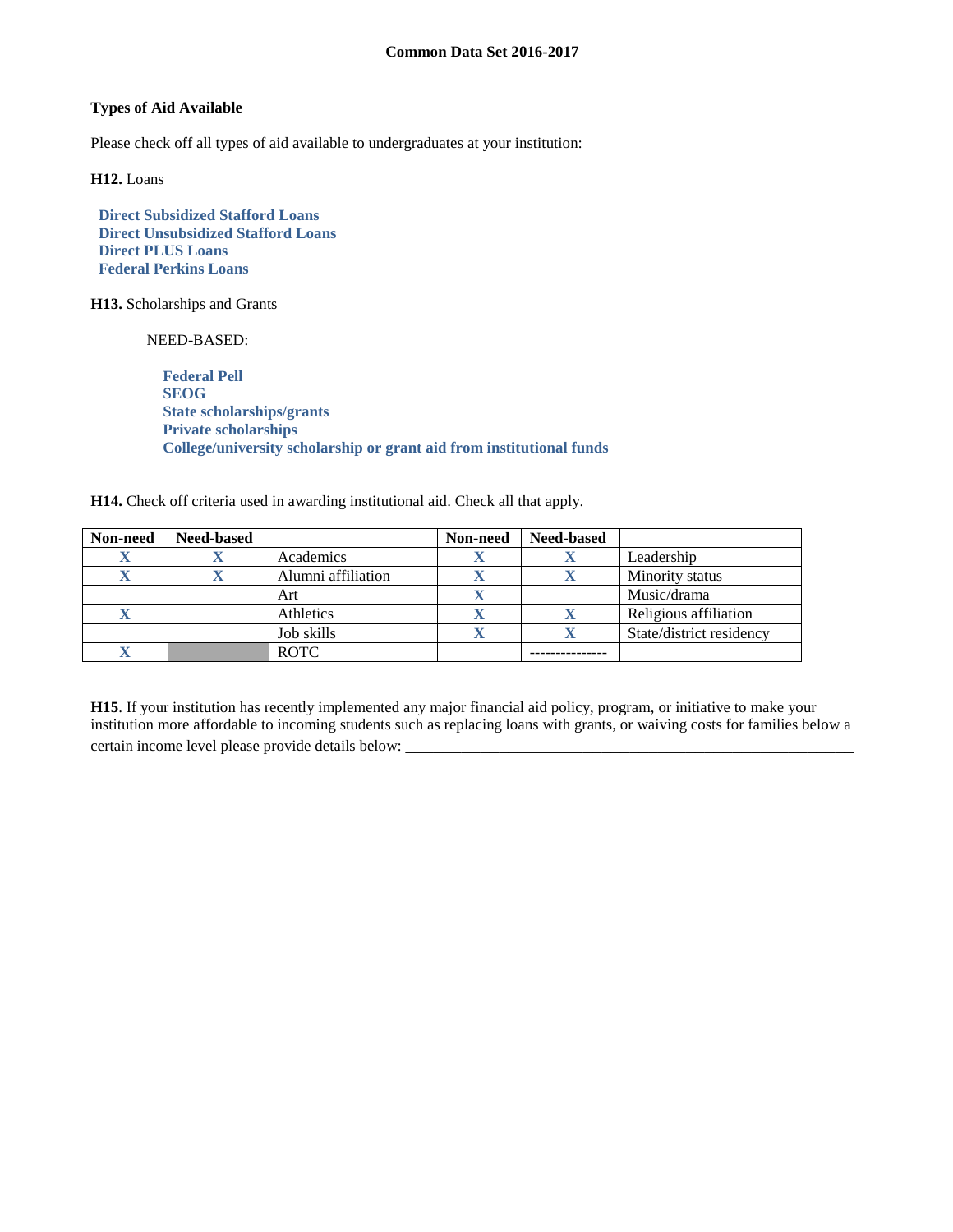# **I. INSTRUCTIONAL FACULTY AND CLASS SIZE**

|                                                                                                                                                | <b>Full-time</b> | <b>Part-time</b> | <b>Total</b> |
|------------------------------------------------------------------------------------------------------------------------------------------------|------------------|------------------|--------------|
| Total number of instructional faculty<br>a.)                                                                                                   | 193              | 111              | 304          |
| Total number who are members of<br>b.<br>minority groups                                                                                       | 29               | 12               | 41           |
| Total number who are women<br>c.                                                                                                               | 68               | 41               | 109          |
| Total number who are men<br>d.                                                                                                                 | 125              | 70               | 195          |
| Total number who are nonresident aliens<br>e.)<br>(international)                                                                              | 0                | 0                | 0            |
| Total number with doctorate, or other<br>$f_{\cdot}$ )<br>terminal degree                                                                      | 181              | 41               | 222          |
| Total number whose highest degree is a<br>$g_{\cdot}$<br>master's but not a terminal master's                                                  | 10               | 66               | 76           |
| Total number whose highest degree is a<br>h.<br>bachelor's                                                                                     | 2                |                  | 6            |
| Total number whose highest degree is<br>i.)<br>unknown or other (Note: Items $f$ , $g$ , $h$ , and<br><b>i</b> must sum up to item <b>a</b> .) | O                | 0                | 0            |
| j.) Total number in stand-alone<br>graduate/professional programs in which<br>faculty teach virtually only graduate-level<br>students          |                  | 0                | 0            |

**I-1. Please report the number of instructional faculty members in each category for Fall 2016. Include faculty who are on your institution's payroll on the census date your institution uses for IPEDS/AAUP.**

## **I-2. Student to Faculty Ratio**

Report the Fall 2016 ratio of full-time equivalent students (full-time plus 1/3 part time) to full-time equivalent instructional faculty (full time plus 1/3 part time). In the ratio calculations, exclude both faculty and students in stand-alone graduate or professional programs such as medicine, law, veterinary, dentistry, social work, business, or public health in which faculty teach virtually only graduate level students. Do not count undergraduate or graduate student teaching assistants as faculty.

Fall 2016 Student to Faculty ratio: **12** to 1 (based on **2986** students and **251** faculty).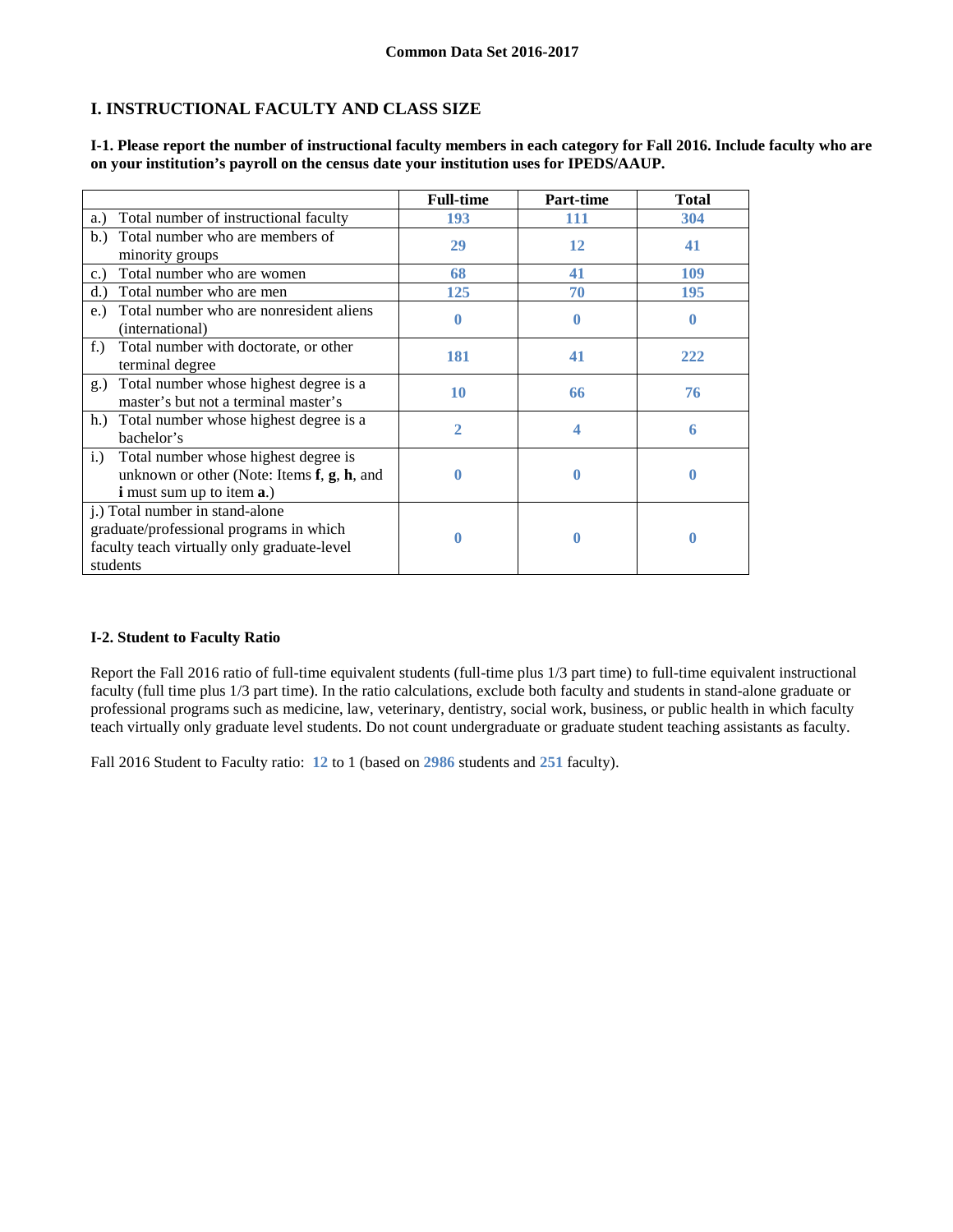### **I-3. Undergraduate Class Size**

In the table below, please use the following definitions to report information about the size of classes and class sections offered in the Fall 2016 term.

*Class Sections:* A class section is an organized course offered for credit, identified by discipline and number, meeting at a stated time or times in a classroom or similar setting, and not a subsection such as a laboratory or discussion session. Undergraduate class sections are defined as any sections in which at least one degree-seeking undergraduate student is enrolled for credit. Exclude distance learning classes and noncredit classes and individual instruction such as dissertation or thesis research, music instruction, or one-to-one readings. Exclude students in independent study, co-operative programs, internships, foreign language taped tutor sessions, practicums, and all students in one-on-one classes. Each class section should be counted only once and should not be duplicated because of course catalog cross-listings.

*Class Subsections:* A class subsection includes any subsection of a course, such as laboratory, recitation, and discussion subsections that are supplementary in nature and are scheduled to meet separately from the lecture portion of the course. Undergraduate subsections are defined as any subsections of courses in which degree-seeking undergraduate students enrolled for credit. As above, exclude noncredit classes and individual instruction such as dissertation or thesis research, music instruction, or one-to-one readings. Each class subsection should be counted only once and should not be duplicated because of cross-listings.

Using the above definitions, please report for each of the following class-size intervals the number of *class sections* and *class subsections* offered in Fall 2016. For example, a lecture class with 800 students who met at another time in 40 separate labs with 20 students should be counted once in the "100+" column in the class section column and 40 times under the "20-29" column of the class subsections table.

### **Number of Class Sections with Undergraduates Enrolled**

|                                 | $2 - 9$  | 10-19 | $20 - 29$ | 30-39 | 40-49 | 50-99 | $100+$ | Total |
|---------------------------------|----------|-------|-----------|-------|-------|-------|--------|-------|
| <b>CLASS</b><br><b>SECTIONS</b> | റീ<br>თა | 184   | 267       |       | 10    | . .   |        | 695   |

| Undergraduate Class Size (provide numbers) |  |  |
|--------------------------------------------|--|--|
|                                            |  |  |

|                                      | $2 - 9$      | 10-19 | $20 - 29$ | 30-39 | 40-49 | 50-99 | $100+$ | Total |
|--------------------------------------|--------------|-------|-----------|-------|-------|-------|--------|-------|
| <b>CLASS SUB-</b><br><b>SECTIONS</b> | $\sim$<br>∸∸ | υ.    | ັ         |       |       |       |        |       |